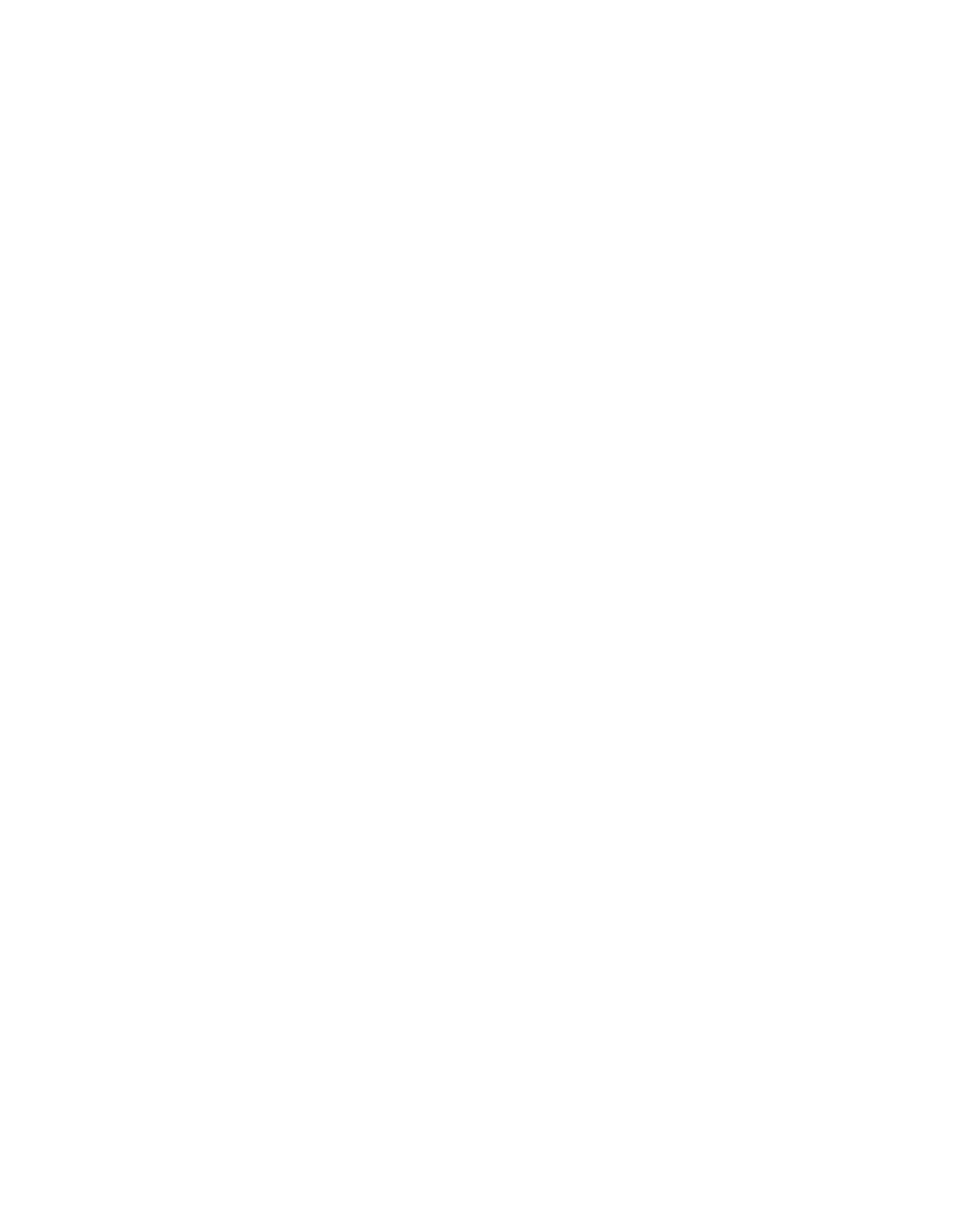# **Table of Contents**

|         |                                                                            | Page |
|---------|----------------------------------------------------------------------------|------|
| Section |                                                                            |      |
|         |                                                                            |      |
|         |                                                                            |      |
|         |                                                                            |      |
|         |                                                                            |      |
|         |                                                                            |      |
|         |                                                                            |      |
|         |                                                                            |      |
|         |                                                                            |      |
|         |                                                                            |      |
|         |                                                                            |      |
|         |                                                                            |      |
|         |                                                                            |      |
|         |                                                                            |      |
|         |                                                                            |      |
|         |                                                                            |      |
|         |                                                                            |      |
|         |                                                                            |      |
|         |                                                                            |      |
|         |                                                                            |      |
|         |                                                                            |      |
|         |                                                                            |      |
|         |                                                                            |      |
|         |                                                                            |      |
|         |                                                                            |      |
|         |                                                                            |      |
|         |                                                                            |      |
|         |                                                                            |      |
|         |                                                                            |      |
|         |                                                                            |      |
|         | 6.1 Calculate Quick-Trip® Instantaneous Pick-Up (QT-I-PU) Test Current  14 |      |
|         |                                                                            |      |
|         | 6.3 Calculate Quick-Trip® Ground Fault Pick-Up (QT-GF-PU) Test Current 15  |      |
|         |                                                                            |      |
|         | 7.0 Error / Fault Conditions                                               |      |
|         |                                                                            |      |
|         |                                                                            |      |
|         |                                                                            |      |
|         |                                                                            |      |
|         |                                                                            |      |
|         |                                                                            |      |
|         |                                                                            |      |
|         |                                                                            |      |
|         |                                                                            |      |
|         |                                                                            |      |
|         |                                                                            |      |
|         |                                                                            |      |
|         |                                                                            |      |
|         |                                                                            |      |
|         |                                                                            |      |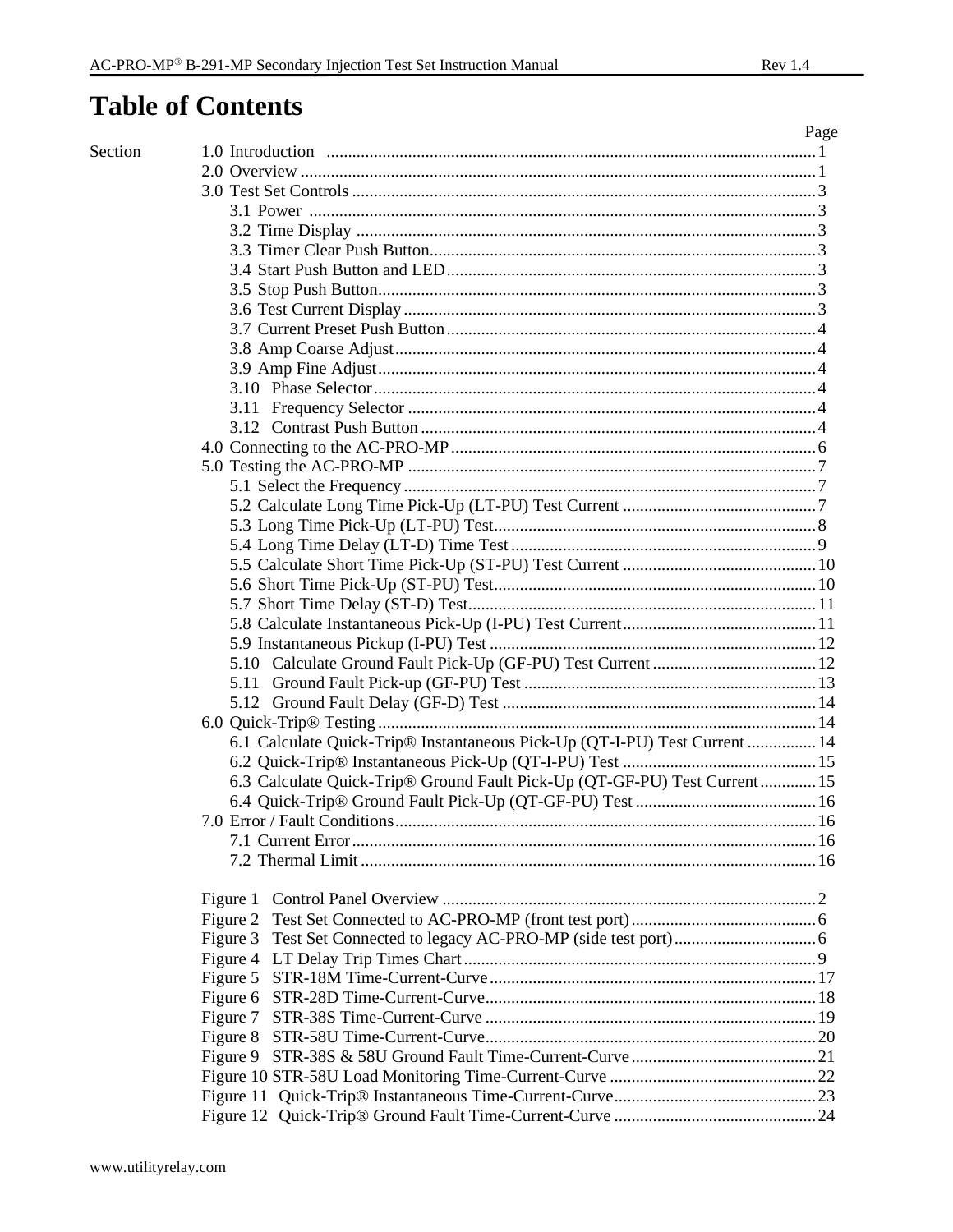#### **1.0 Introduction**

The Model B-291-MP secondary injection test set is a single-phase test set specifically designed for testing the operation of the AC-PRO-MP microcontroller based trip units manufactured by Utility Relay Co.

The AC-PRO-MP is a plug-in, direct replacement trip unit for the STR trip units on the Merlin Gerin & Square D Masterpact MP breakers.



The Model B-291-MP test set will:

- ONLY test the AC-PRO-MP and
- AC-PRO-MP-II trip units
- NOT test the AC-PRO trip units

# For AC-PRO-MP & AC-PRO-MP-II



The standard AC-PRO test set cannot be used on the AC-PRO-MP trip unit because of the 0.1 Amp secondary current transformers (CTs) in the Masterpact MP breaker.

The B-291-MP test set can test pick-up and time delays of the various protection functions by driving current into the AC-PRO-MP on the secondary side of the CT circuit.

The test set will test AC-PRO-MP trip units programmed for 60 or 50 Hertz operation.

The test set will test the AC-PRO-MP trip system with the exception of the CTs and associated wiring harness.



**Secondary injection testing is not a substitute for primary injection testing that should be performed for any circuit breaker retrofit.**

#### **2.0 Overview**

The basic function of the test set is to deliver an accurate level of AC current directly to the AC-PRO-MP trip unit under test and to verify the pick-up values and times required for the AC-PRO-MP to trip.

The technician running the test will operate the Start (5), Stop (7), Clear (8) and Current Preset (13) push buttons, adjust the Amp Coarse (14) and Amp Fine (15) potentiometers (pots), and adjust the Phase (11) and Frequency (16) Selector switches. The two displays  $(6 \& 12)$ are used to indicate elapsed time in seconds and test current.

# **NOTICE**

Numbers in parentheses refer to the labeled items in Figure 1.

Please reference the AC-PRO-MP instruction manual for complete installation, programming and operating instructions.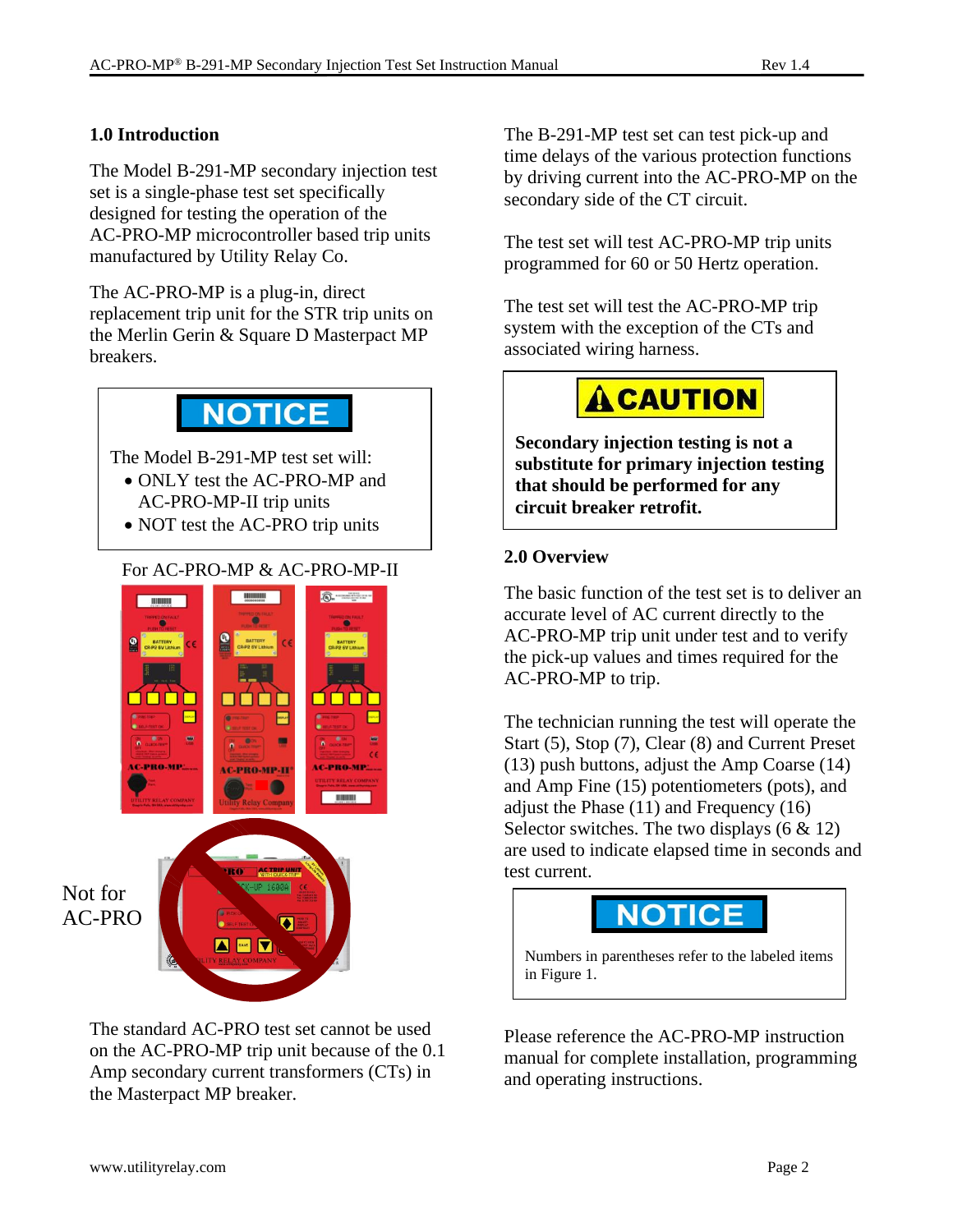

- 1 Power Cable/Fuse Holder Power cable connector with main fuse. Note: ONLY connect a power source that matches the test set label. (two test set versions are available, 120VAC OR 250VAC)
- 2 Cooling Airflow Exhaust Cooling air for the test set exits via this filter opening. (Must not be blocked)
- 3 Power ON/OFF Switch
- 4 Start LED Illuminates when test current is flowing.
- 5 Start Push Button Starts test current flow and starts the timer.
- 6 Timer Display Displays elapsed time of test current flow in seconds.
- 7 Stop Push Button Stops test current flow and freezes the timer.
- 8 Clear Push Button Resets the timer to zero.
- 9 Contrast Push Button Hold this input in until the desired display contrast is reached.
- 10 Ground Fault Type Switch Type "T", normal 4-wire residual GF. Type "W", used with a ground return CT.
- 11 Phase Select Switch Selects one of the phases (A,B,C) or ground fault as the test current path.
- 12 Current Display Displays measured true RMS current and Current Preset value in multiples of the CT rating.
- 13 Current Preset Push Button When held, the current display indicates the setting of the Amp Coarse and Fine pots but does not send current to the trip unit.

#### **Figure 1 Control Panel Overview**

- 14 Amp Coarse Pot Used to make large adjustments in the test current.
- 15 Amp Fine Pot Used to make small adjustments in the test current.
- 16 Frequency Select Switch This switch selects the AC frequency; 50 or 60 Hertz.
- 17 Cooling Airflow Intake Cooing air for the test set enters via this filter opening. (Must not be blocked).
- 18 AC-PRO-MP Test Harness Connector The AC-PRO-MP connects to the test set with one of the supplied wire harnesses via this connector.
- 19 Control Fuse Holder Control fuse. (1A, 250V, 3AG)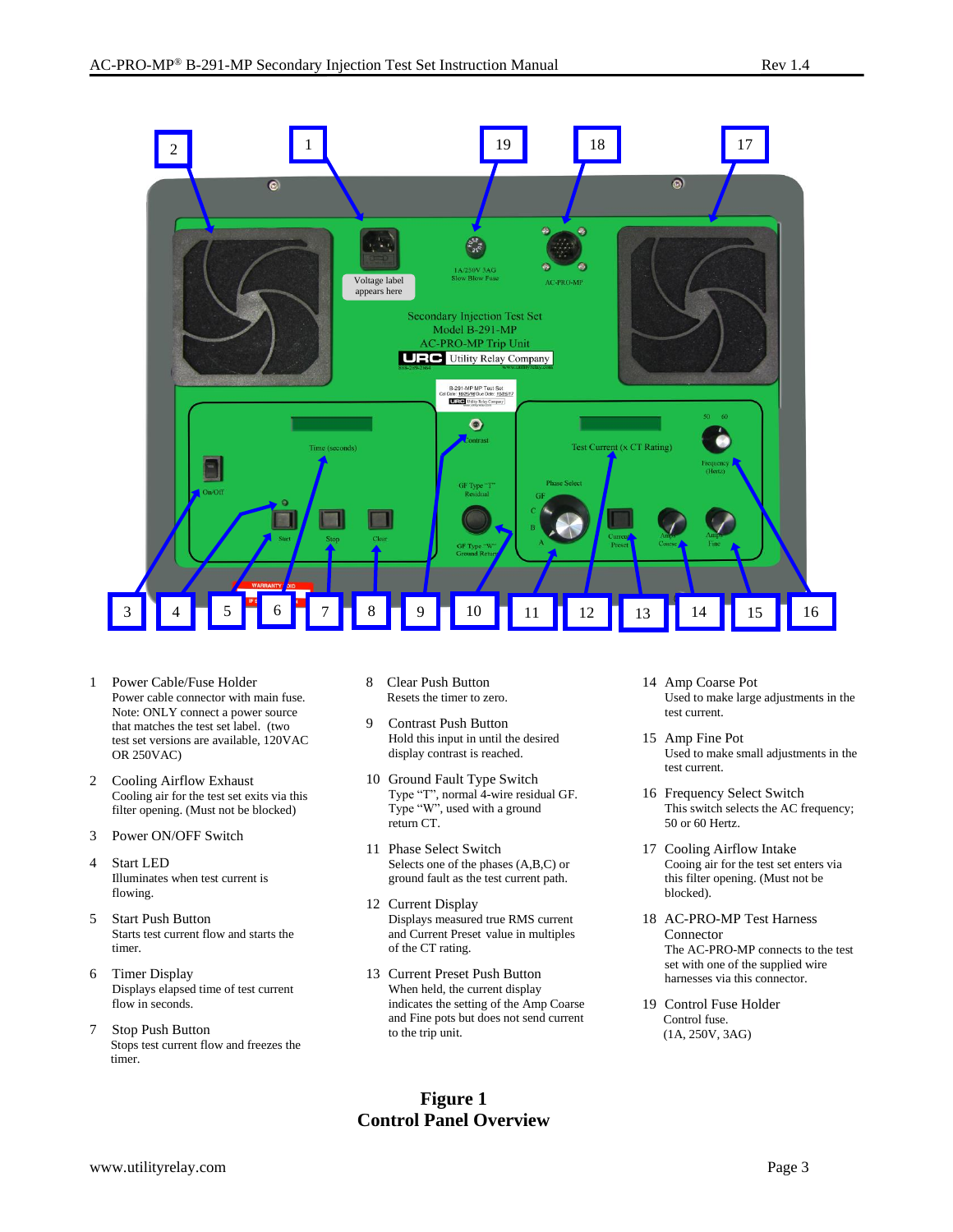# **3.0 Test Set Controls**

A brief description of the operation of the various test set controls is given below.

The numbers in parentheses refer to the labels in Figure 1.

# **3.1 Power (3)**

Power to the test set is controlled with the Power On-Off switch.

An AC cord is supplied with the test set. The AC power source can be 50 or 60Hz. ONLY connect a power source that matches the test set label. A 120VAC OR a 250VAC version of the test set is available (different versions). The receptacle also contains the 5 x 20mm main power fuse.

# **3.2 Time Display (6)**

The test set will measure the time elapsed while current is being delivered to the AC-PRO-MP and display the time on the Timer display.

The displayed time is in seconds with 1/100 of a second resolution.

The time will stop accumulating when the AC-PRO-MP trips or when the Stop (7) push button is pushed.

The timer display is cleared when the Clear (8) push button is pushed.

# **3.3 Timer Clear Push Button (8)**

The Clear push button clears the Timer display (6).

# **3.4 Start Push Button (5) and LED (4)**

The Start push button starts the test current flow to the AC-PRO-MP and simultaneously starts the Timer (6).

The green LED located above the Start push button indicates test current flow.

# **3.5 Stop Push Button (7)**

The Stop push button stops the test current flow and simultaneously freezes the Timer (6).

# **3.6 Test Current display (12)**

The Test Current display indicates the RMS test current in multiples of the CT rating, going to the AC-PRO-MP during a test.

To determine the equivalent CT primary current, multiply the test set current by the CT rating entered into the trip unit.

Example:

If CT rating  $= 2000$  Amp And test current reading  $= 1.50$ The equivalent primary current is:

 $1.50 \times 2000 = 3000$  Amps primary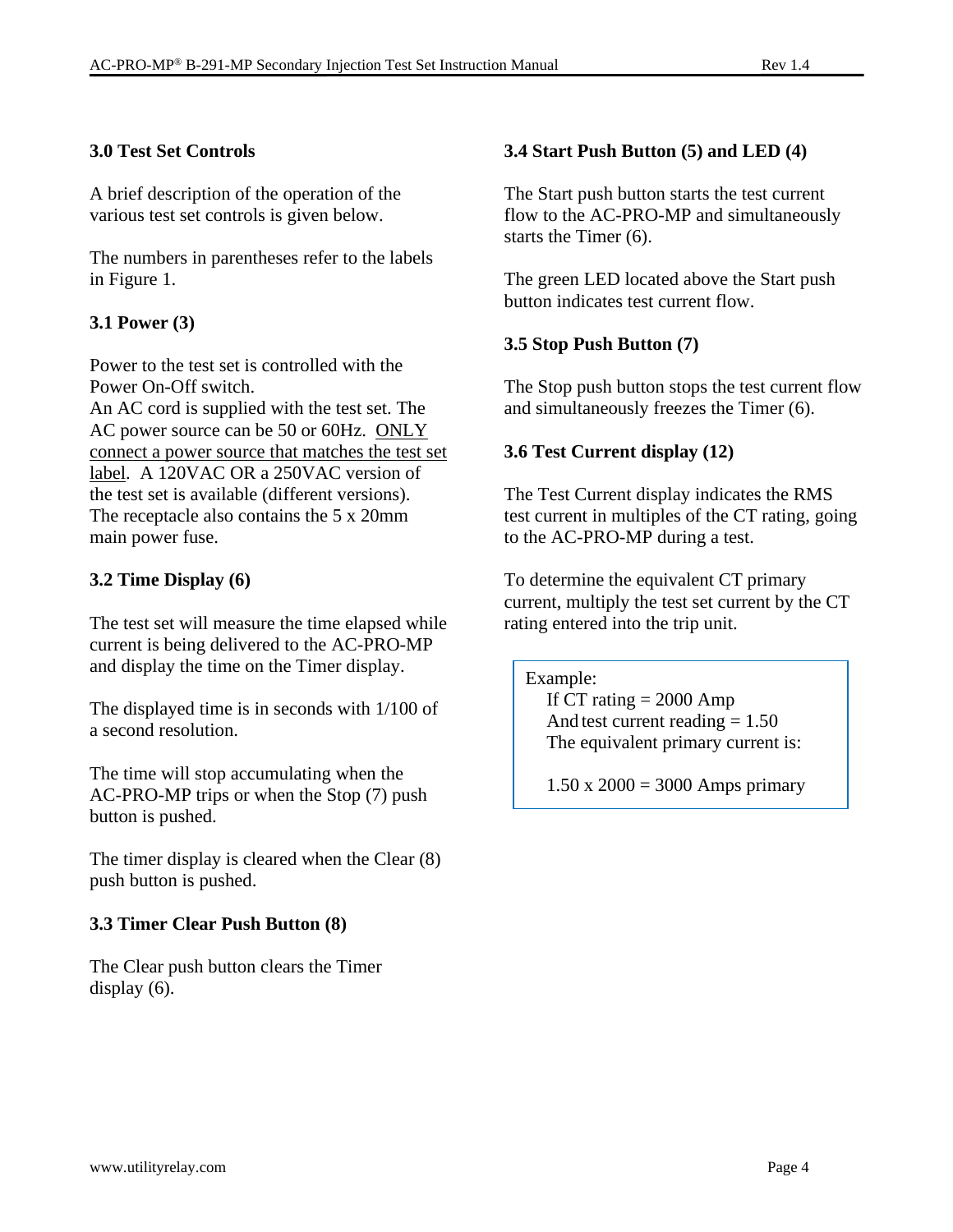# **3.7 Current Preset Push Button (13)**

While the Current Preset push button is pushed, the test set will display the current setting (from the Amp Coarse and Fine adjust pots) in the Current display (12) without actually driving any current to the AC-PRO-MP.

The sum of the Amp Coarse (14) and Fine (15) pots is displayed in the Current display (12) and is continually updated while the Current Preset switch is pushed.

After the current pots are adjusted to the desired test current as seen on the display, release the Current Preset push button.

The test set limits the current set point level to 40.0 times the CT rating (4000%).

# **3.8 Amp Coarse Adjust (14)**

The Amps Coarse adjustment quickly changes the test current to the trip unit or the test Current Preset. Clockwise rotation increases the value (from 0.00 Amp to 39.0 Amp).

#### **3.9 Amp Fine Adjust (15)**

The Amps Fine adjustment slowly changes the test current to the trip unit or the test Current Preset. Clockwise rotation increases the value (adds 0.00 Amp to 1.00 Amp to the Coarse adjustment current).

#### **3.10 Phase Selector (11)**

The Phase Select selector switch is used to select which phase of the AC-PRO-MP the test current is driven into. It selects between Phase A, Phase B, Phase C or Ground Fault.

#### **3.11 Frequency Selector (16)**

The Frequency selector switch is used to select the AC test current frequency. This is used to select either 50 or 60 Hz.

### **3.12 Contrast Push Button (9)**

The Contrast push button changes the contrast of both the Timer (6) and Current (12) displays. The push button should be pushed until the desired contrast is seen in the displays.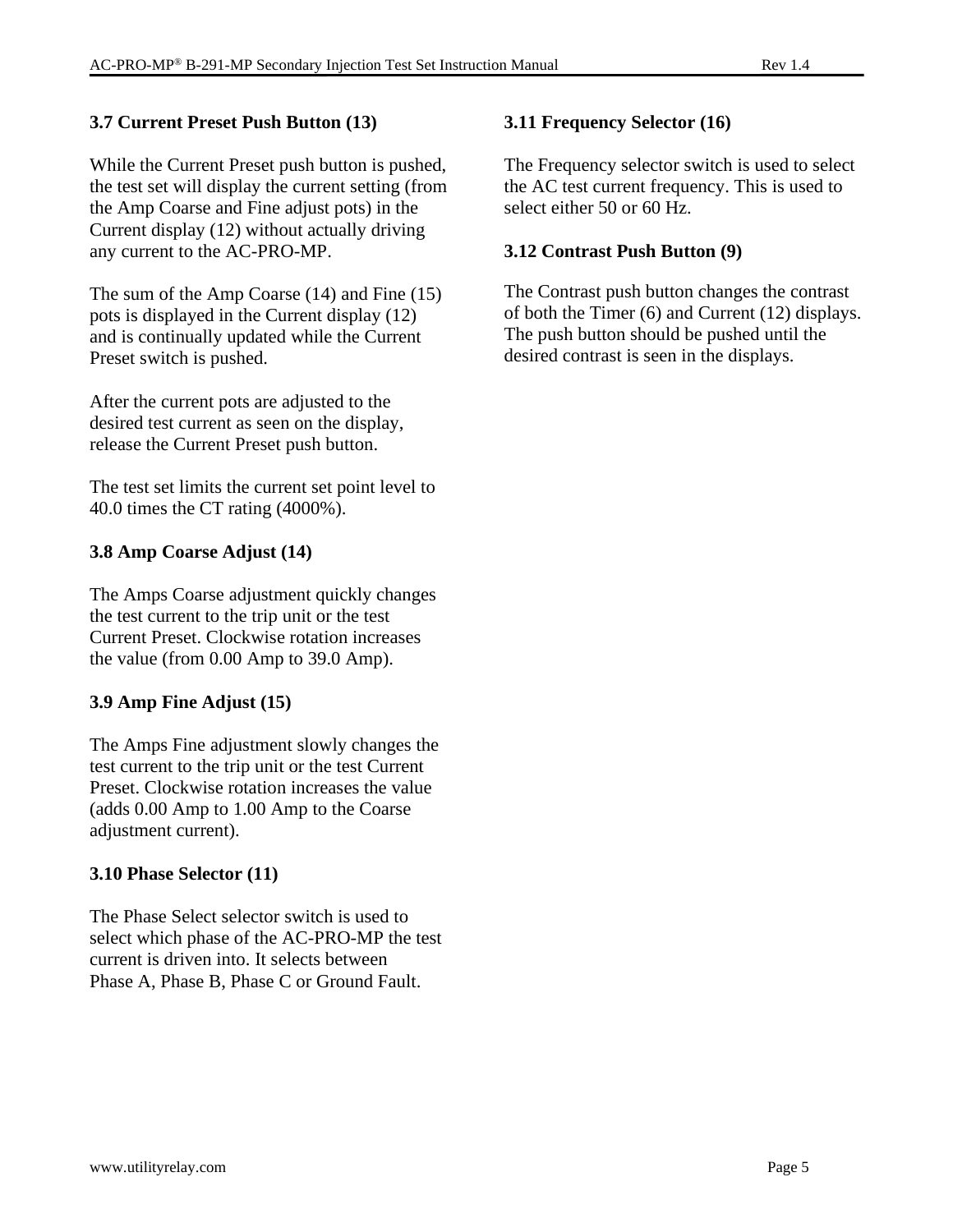# **4.0 Connecting to the AC-PRO-MP**



*Remove the breaker from service before connecting the secondary injection test set or performing any tests.*

*Failure to do so could result in serious injury or death.*

Included in the test set are two (2) harnesses, one for AC-PRO-MP with a front test port, and one for legacy AC-PRO-MP with a side test port.



AC-PRO-MP with front Secondary injection test port (units shipped December 2016 or later)

**Figure 2 Test Set Connected to AC-PRO-MP (front test port)**



**Figure 3 Test Set Connected to legacy AC-PRO-MP (side test port)**

legacy AC-PRO-MP with side Secondary injection test port (units shipped prior to December 2016)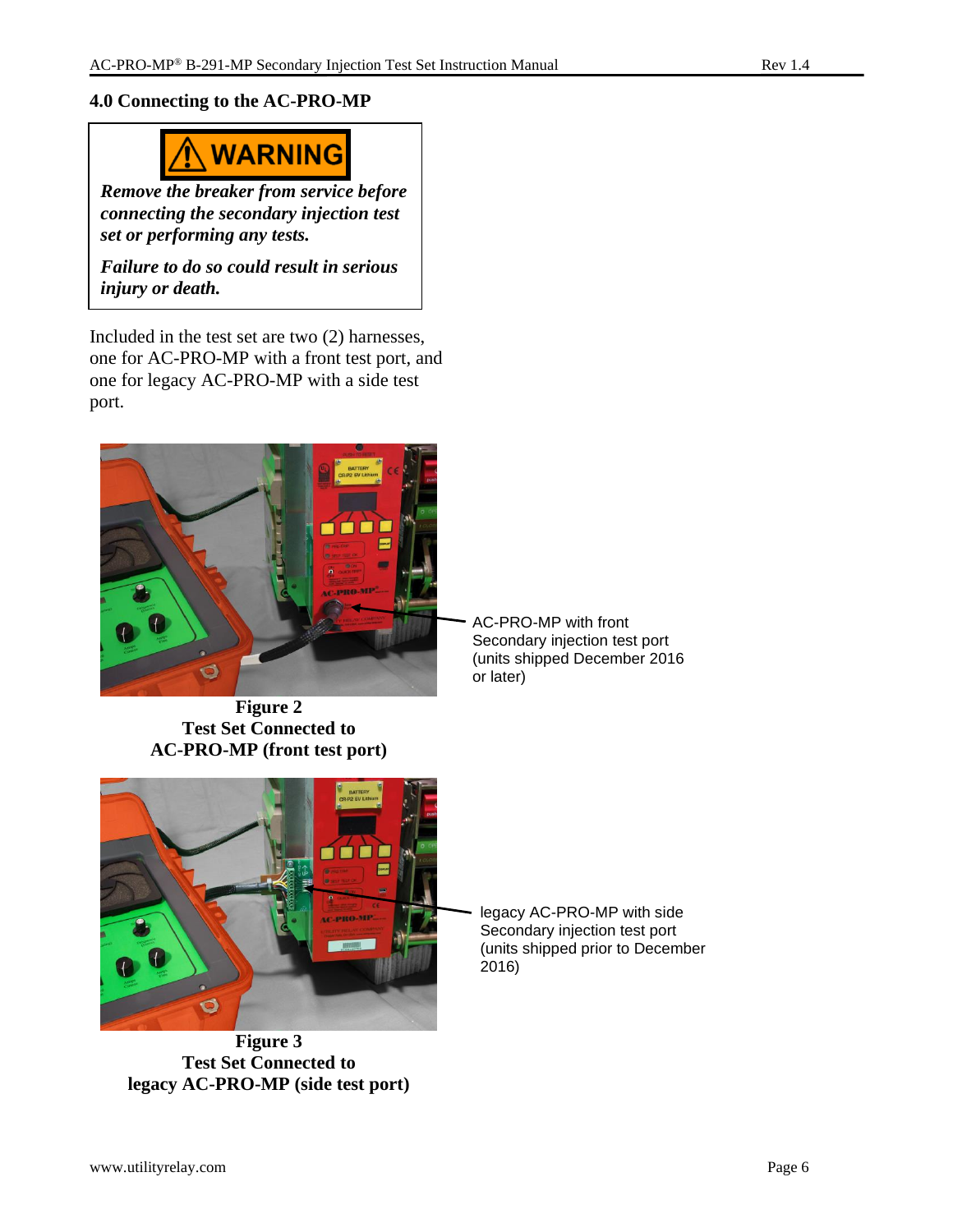The following describes the connection of the test set to the AC-PRO-MP trip unit.



Numbers in parentheses refer to the labeled items in Figure 1.

- 1) Verify that the Power switch (3) is in the off position.
- 2) Connect the power cord to connector (1) on the test set. Plug the power cord into a power receptacle with a voltage supply that matches the test set label.
- 3) Connect the round connector on the test set harness to the connector on the test set marked "AC-PRO-MP" (18). Twist the outer ring clockwise to fully seat and lock the connector in place.

The test set harness will plug into the test port on the front of the AC-PRO-MP. (or the side test port of the legacy AC-PRO-MP)

Steps 4-6 ONLY apply to legacy AC-PRO-MP with side test port:

- 4) Remove the breaker front cover.
- 5) Remove the test port cover on the left side of the AC-PRO-MP.
- 6) Plug the test set harness onto the legacy AC-PRO-MP side test port.
- 7) Once all connections are made the test set power can be turned on. The AC-PRO-MP will also power up.

# **NOTICE**

The OLED display on the AC-PRO-MP is normally off.

Pushing the DISPLAY button on the AC-PRO-MP will turn the display on.

If no buttons are pushed for 30 seconds, the display will turn off.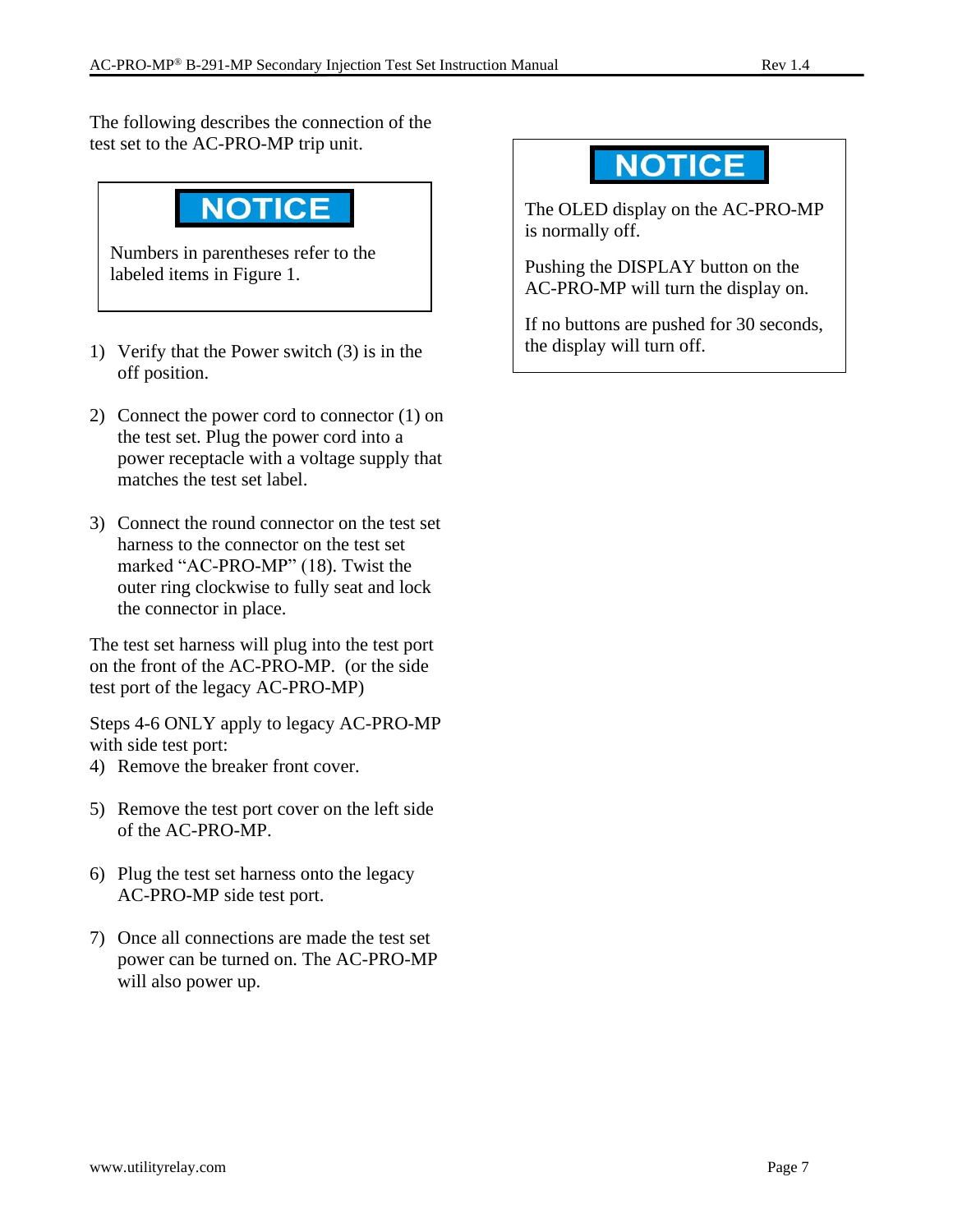# **5.0 Testing the AC-PRO-MP**

The protective functions provided by the AC-PRO-MP depend on the type of STR trip unit the AC-PRO-MP is programmed to replace.

|                | <b>Protection Provided</b>                                                                                       |
|----------------|------------------------------------------------------------------------------------------------------------------|
| STR-18M        | Instantaneous only                                                                                               |
| STR-28D        | Long Time (1 delay band)<br>Instantaneous                                                                        |
| <b>STR-38S</b> | Long Time (1 delay band)<br><b>Short Time</b><br>Instantaneous<br>Ground Fault                                   |
| <b>STR-58U</b> | Long Time (6 delay bands)<br><b>Short Time</b><br>Instantaneous<br><b>Ground Fault</b><br><b>Load Monitoring</b> |

Quick-Trip® arc flash reduction is a standard feature on all versions of the STR trip units. Only the STR types that have Ground Fault will have Quick-Trip® Ground Fault available.

See the Time Current Curves in Section 8 for each of the STR trip units.

#### **5.1 Select the Frequency**

Select the desired frequency of operation using the Frequency (16) selector switch.

This must match the AC-PRO-MP frequency setting.

### **5.2 Calculate Long Time Pick-Up (LT-PU) Test Current**

Calculate the LT-PU test current as follows:

| $LT$ -PU Test Current = $LT$ Pick-Up in Amps |                   |
|----------------------------------------------|-------------------|
|                                              | CT Rating in Amps |

Example: CT rating  $= 2000$  Amp LT pick-up  $= 1000$  Amps, then LT-PU Test Current  $= 1000 = 0.50$  Amp 2000 Example: CT rating  $= 3000$  Amp LT pick-up  $=$  3000 amps, then LT-PU Test Current  $= 3000 = 1.00$  Amp 3000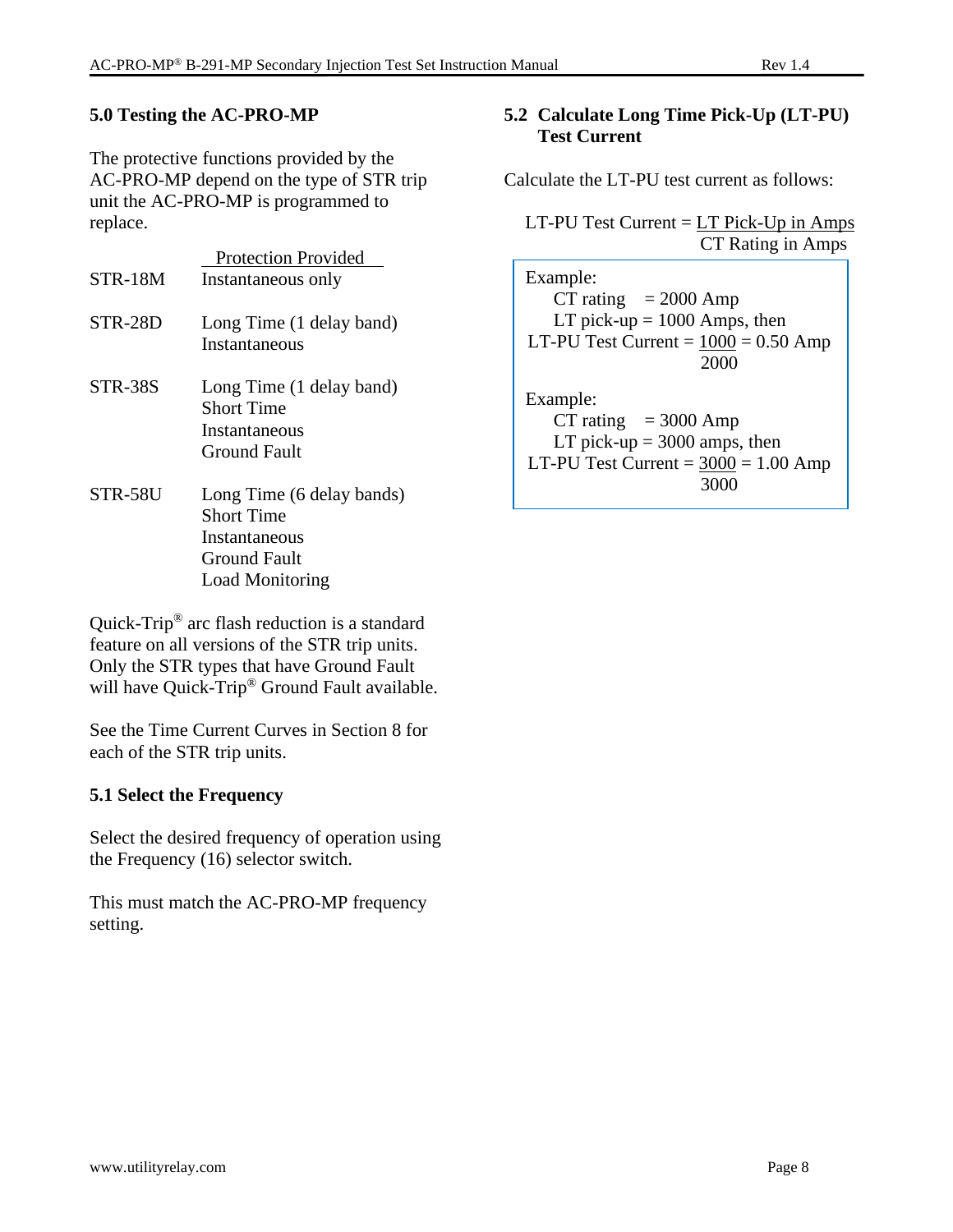#### **5.3 Long Time Pick-Up (LT-UP) Test**

The Pre-Trip LED on the AC-PRO-MP is used to test LT-PU.

The Pre-Trip LED responds to the highest Phase current as follows:

| Pre-Trip LED | Current                   |
|--------------|---------------------------|
| Off          | Less than 90% of LT-PU    |
| Solidly On   | Greater than 90% but less |
|              | than 105% of LT-PU        |
| Flashing     | Greater than 105% of      |
|              | $I.T-PII$                 |

Test the LT-PU by verifying that the Pre-Trip LED turns solidly on at 90% of the LT-PU setting:

- 1) Hold down the Current Preset Button (13) while adjusting the Amp Coarse (14) and Fine (15) pots until the Current display (12) shows about 80% of the LT-PU test current previously calculated. Release the Current Preset Button.
- 2) Set the Phase selector switch (11) to either Phase A, B or C.
- 3) Push the Start (5) button.
- 4) Using the Fine pot (15) increase the current until the Pre-Trip LED just turns on. This is 90% of the LT-UP setting.
- 5) Verify that the current display (12) on the test set reads 90% of the previously calculated LT-PU test current  $\pm 5\%$ .
- 6) Push the Stop (7) button.
- 7) If desired, test the LT-PU on the other two Phases in the same way.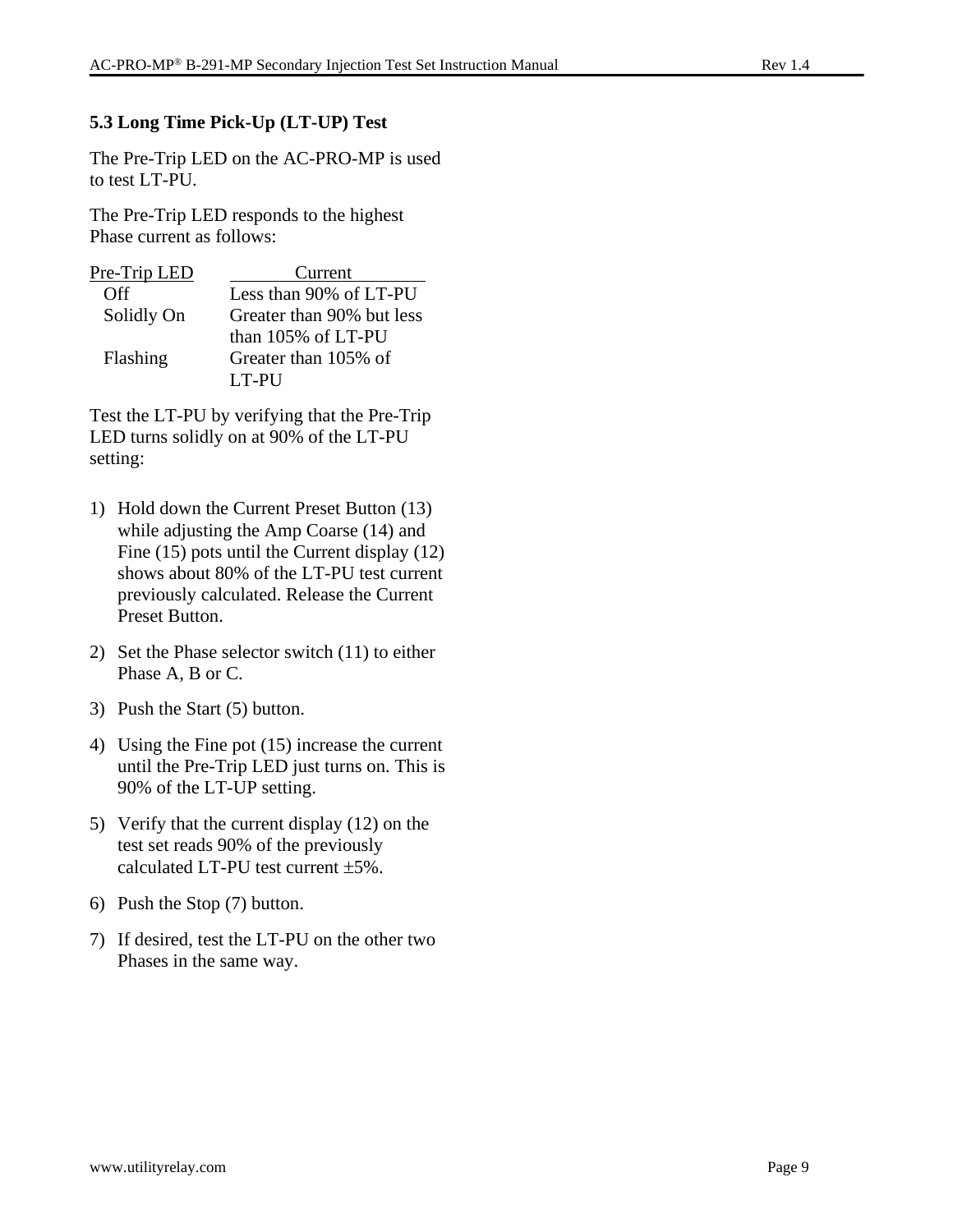|          |          |             | <b>Long Time Delay Trip Times</b> |        |        |        |       |       |       |
|----------|----------|-------------|-----------------------------------|--------|--------|--------|-------|-------|-------|
| STR Type | LT Delay | % Error     | 1.5X                              | 2X     | 2.5X   | 3X     | 4X    | 5X    | 6X    |
|          |          | 15%         | 124.55                            | 70.06  | 44.84  | 31.14  | 17.51 | 11.21 | 7.78  |
| 28D      | 120      | 0           | 108.30                            | 60.92  | 38.99  | 27.08  | 15.23 | 9.75  | 6.77  |
|          |          | $-19%$      | 87.72                             | 49.34  | 31.58  | 21.93  | 12.34 | 7.90  | 5.48  |
|          |          | 15%         | 124.55                            | 70.06  | 44.84  | 31.14  | 17.51 | 11.21 | 7.78  |
| 38S      | 120      | $\mathbf 0$ | 108.30                            | 60.92  | 38.99  | 27.08  | 15.23 | 9.75  | 6.77  |
|          |          | $-19%$      | 87.72                             | 49.34  | 31.58  | 21.93  | 12.34 | 7.90  | 5.48  |
|          |          | 15%         | 15.57                             | 8.76   | 5.60   | 3.89   | 2.19  | 1.40  | 0.97  |
| 58U      | 15       | $\mathbf 0$ | 13.54                             | 7.61   | 4.87   | 3.38   | 1.90  | 1.22  | 0.85  |
|          |          | $-19%$      | 10.97                             | 6.17   | 3.95   | 2.74   | 1.54  | 0.99  | 0.69  |
|          |          | 15%         | 31.14                             | 17.51  | 11.21  | 7.78   | 4.38  | 2.80  | 1.95  |
|          | 30       | 0           | 27.08                             | 15.23  | 9.75   | 6.77   | 3.81  | 2.44  | 1.69  |
|          |          | $-19%$      | 21.93                             | 12.34  | 7.90   | 5.48   | 3.08  | 1.97  | 1.37  |
|          |          | 15%         | 62.27                             | 35.03  | 22.42  | 15.57  | 8.76  | 5.60  | 3.89  |
|          | 60       | 0           | 54.15                             | 30.46  | 19.49  | 13.54  | 7.61  | 4.87  | 3.38  |
|          |          | $-19%$      | 43.86                             | 24.67  | 15.79  | 10.97  | 6.17  | 3.95  | 2.74  |
|          |          | 15%         | 124.55                            | 70.06  | 44.84  | 31.14  | 17.51 | 11.21 | 7.78  |
|          | 120      | 0           | 108.30                            | 60.92  | 38.99  | 27.08  | 15.23 | 9.75  | 6.77  |
|          |          | $-19%$      | 87.72                             | 49.34  | 31.58  | 21.93  | 12.34 | 7.90  | 5.48  |
|          |          | 15%         | 249.09                            | 140.11 | 89.67  | 62.27  | 35.03 | 22.42 | 15.57 |
|          | 240      | 0           | 216.60                            | 121.84 | 77.98  | 54.15  | 30.46 | 19.49 | 13.54 |
|          |          | $-19%$      | 175.45                            | 98.69  | 63.16  | 43.86  | 24.67 | 15.79 | 10.97 |
|          |          | 15%         | 498.18                            | 280.23 | 179.34 | 124.55 | 70.06 | 44.84 | 31.14 |
|          | 480      | 0           | 433.20                            | 243.68 | 155.95 | 108.30 | 60.92 | 38.99 | 27.08 |
|          |          | $-19%$      | 350.89                            | 197.38 | 126.32 | 87.72  | 49.34 | 31.58 | 21.93 |

#### **Figure 4 LT Delay Trip Times Chart**

# **5.4 Long Time Delay (LT-D) Time Test**

To test the LT-D trip time:

1) The first step is to select an overload (OL) and calculate the LT-D test current.

LT-D Test Current = OL x LT-PU Test Current

Example:

Desired Overload (OL) =  $3X$ LT-PU Test Current  $= 0.50$  Amp

LT-D Test Current =  $3 \times 0.50 = 1.50$  Amp

2) The easiest way to determine the LT-D trip time range is to use the chart in Figure 4.

Example: Desired Overload (OL) =  $3X$  $LT$  Delay Band  $= 120$  Sec From LT Delay Trip Time Chart: LT Trip Time at 3X is 21.96 to 31.19 Sec.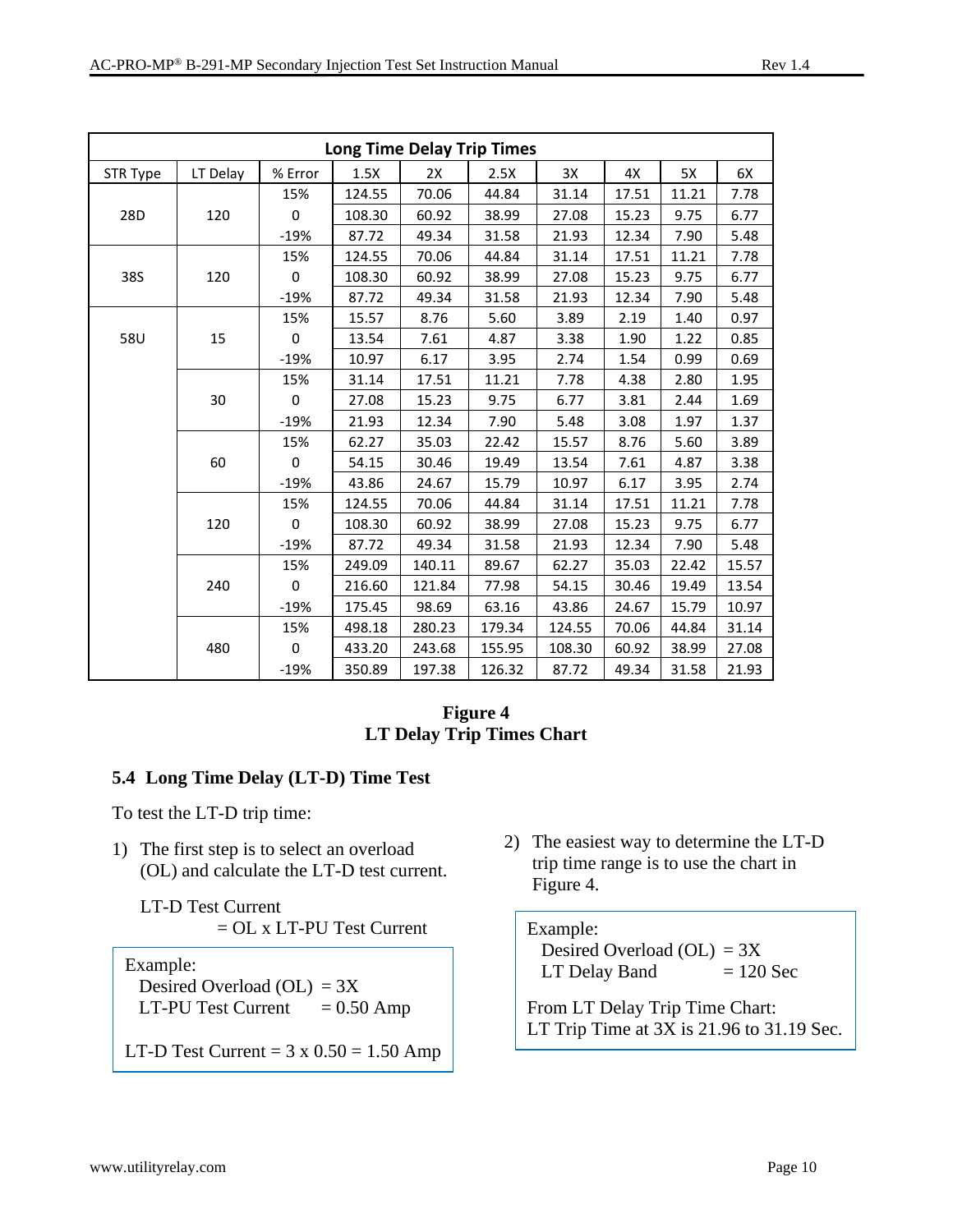- 3) Hold down the Current Preset Button (13) while adjusting the Amp Coarse (14) and Fine (15) pots until the Current display (12) shows the previously calculated LT-D test current. Release the Current Preset Button.
- 4) Set the Phase selector switch (11) to either Phase A, B or C.
- 5) Push the Clear button (8) to reset the Timer (6) to zero.
- 6) Push the Start button (5) and quickly make any minor adjustments required to the Amp Fine (15) pot
- 7) When the AC-PRO-MP trips, the test set current will stop and the Timer (6) will freeze and display the total trip time.
- 8) Compare the trip time with the LT trip time chart in Figure 4.
- 9) Verify that the AC-PRO-MP saved the proper last trip data.
- 10) Repeat for the other two Phases if desired.

#### **5.5 Calculate Short Time Pick-Up (ST-PU) Test Current**

Calculate the ST-PU test current as follows:

 $ST-PU Test Current = ST Pick-Up in Amps$ CT Rating in Amps

Example: CT rating  $= 3000$  Amp ST pick-up  $= 12,000$  Amp, then ST-PU Test Current  $= 12,000 = 4.00$  Amp 3000 Example:  $CT$  rating  $= 1600$  Amp ST pick-up  $= 3430$  Amp, then ST-PU Test Current  $= 3430 = 2.14$  Amp 1600

#### **5.6 Short Time Pick-Up (ST-PU) Test**

To test the ST-PU:

- 1) Hold down the Current Preset button (13) while adjusting the Amp Coarse (14) and Fine (15) pots to 85% of the calculated ST-PU test current.
- 2) Set the Phase selector (11) to either Phase A, B or C.
- 3) Push the Start (5) button but leave the test current on only long enough to see if a ST trip occurs. If the current is left on long enough a LT trip will occur.

With 85% of ST-PU test current, a ST trip should NOT occur.

- 4) Hold down the Current Preset (13) while adjusting the Amp Coarse (14) and Fine (15) pots to 115% of the calculated ST-PU test current.
- 5) Push the Clear (8) button to reset the Timer (6) to zero.
- 6) Push the Start (5) button.

With 115% of ST-PU test current, a ST trip should occur.

- 7) The test set current will stop and the Timer (6) will freeze displaying the trip time.
- 8) Repeat for the other two Phases if desired.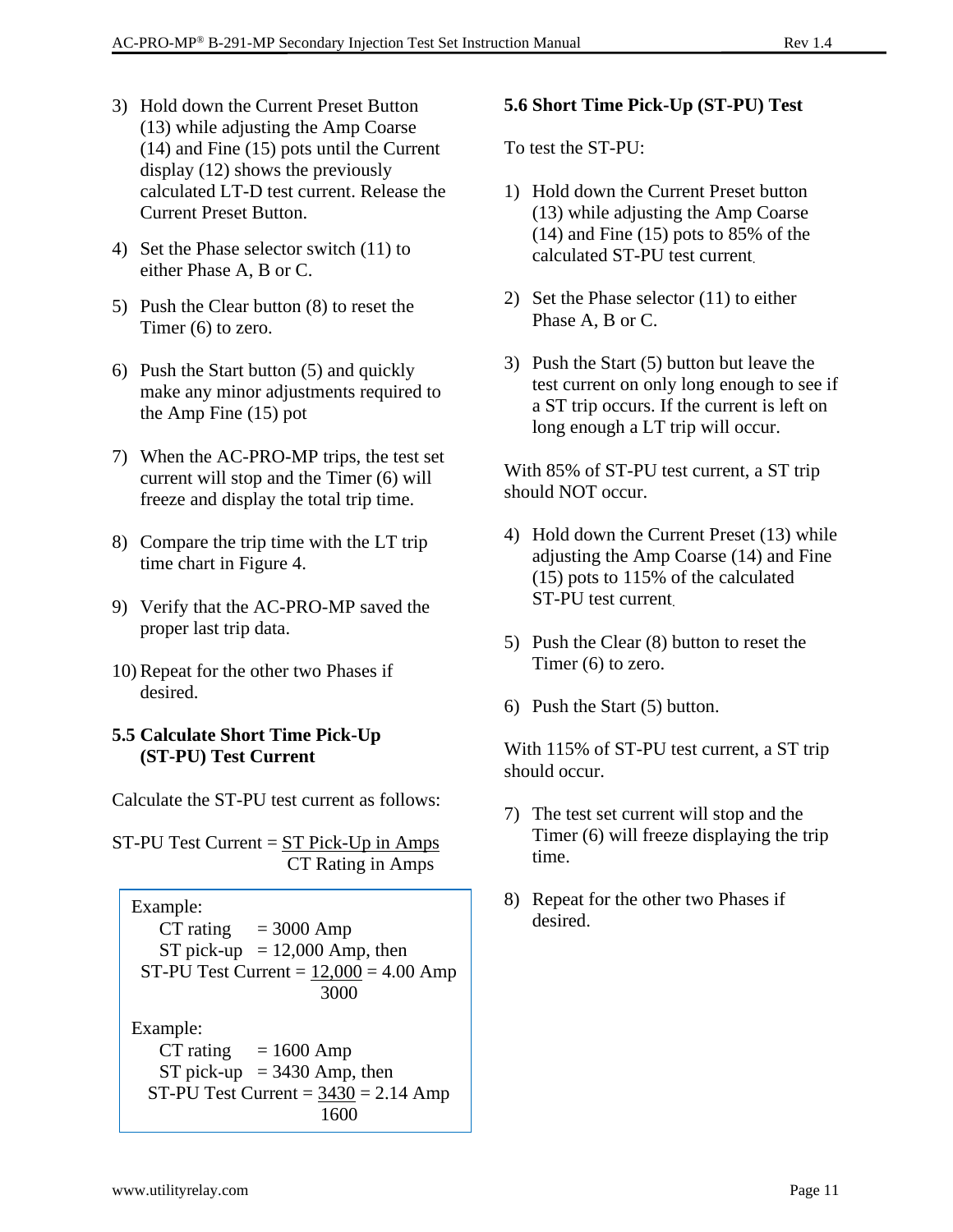#### **5.7 Short Time Delay (ST-D) Test**

To test the ST delay trip time:

1) The first step is to select a test value. For example, 150% of the ST-PU. The test value is then 1.5 times ST-PU test current.

# **NOTICE**

To accurately test the ST delay, the test value must be at least 115% of the ST-PU test current.

- 2) Hold down the Current Preset (13) while adjusting the Amp Coarse (14) and Fine (15) pots until the Current (12) display shows the test value calculated in step 1.
- 3) Set the Phase selector (12) to either Phase A, B or C.
- 4) Push the Clear (8) button to reset the Timer (6) to zero.
- 5) Push the Start (5) button.
- 6) When the AC-PRO-MP trips, the test set current will stop and the Timer (6) will freeze displaying the trip time.
- 7) Using the appropriate Time-Current-Curve, verify that the trip time is within the time band limits.
- 8) Verify that the AC-PRO-MP saved the proper last trip data.
- 9) Repeat for the other two Phases if desired.

#### **5.8 Calculate Instantaneous Pick-Up (I-PU) Test Current**

Calculate the I-PU test current as follows:

I-PU Test Current  $=$  I-PU in Amps CT Rating in Amps

| Example:<br>CT rating $= 3000$ Amp<br>I-PU<br>$= 24,000$ Amps, then<br>I-PU Test Current = $24,000 = 8.00$ Amp<br>3000 |
|------------------------------------------------------------------------------------------------------------------------|
| Example:<br>CT rating $= 1600$ Amp<br>$= 6400$ Amps, then<br>I-PU                                                      |
| I-PU Test Current = $6400 = 4.00$ Amp<br>1600                                                                          |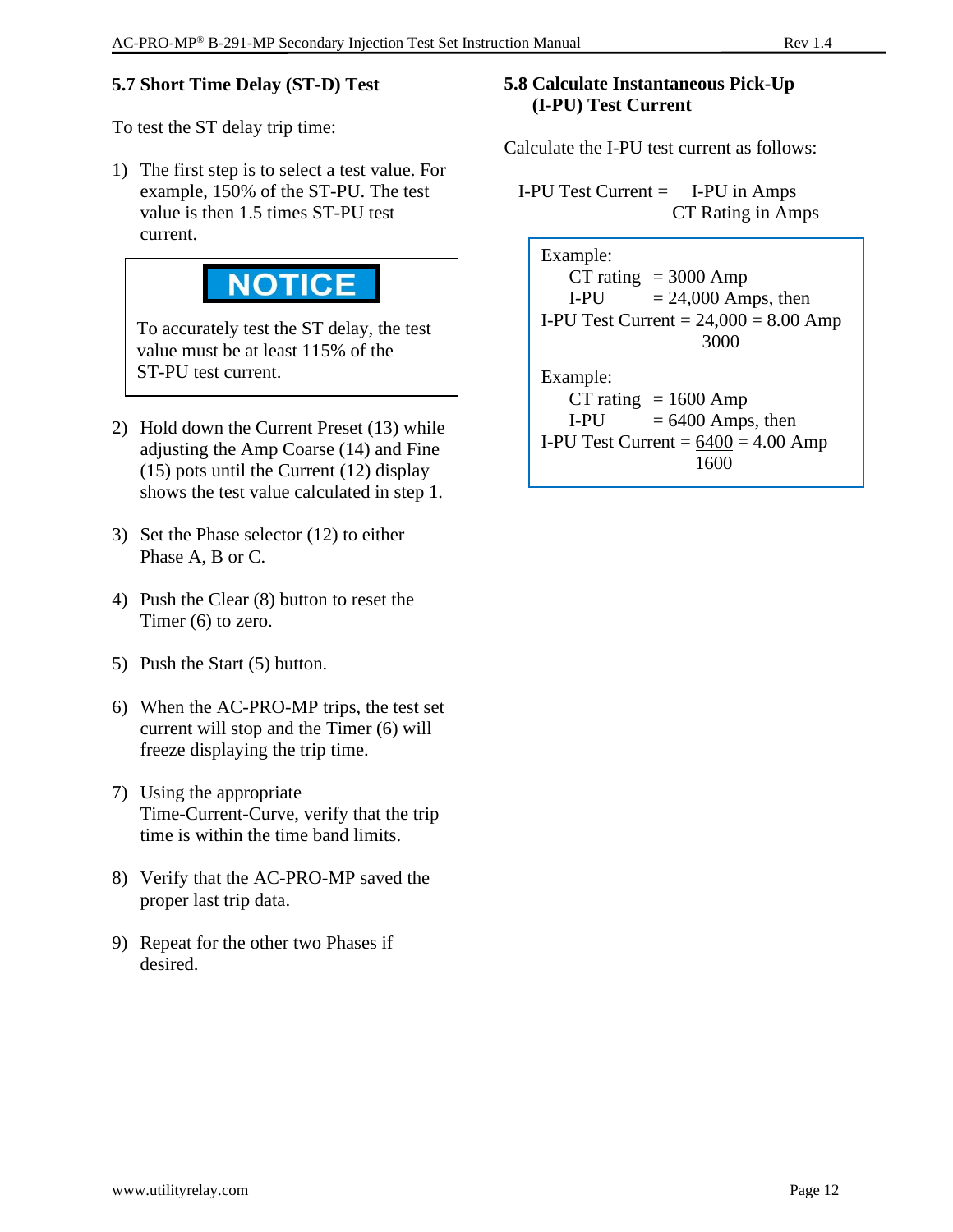# **5.9 Instantaneous Pick-Up (I-PU) Test**

To test the I-PU:

- 1) Hold down the Current Preset button (13) while adjusting the Amp Coarse (14) and Fine (15) pots to 85% of the calculated I-PU test current.
- 2) Set the Phase selector (11) to either Phase A, B or C.
- 3) Push the Start (5) button but leave the test current on only long enough to see if an Instantaneous trip occurs. If the current is left on long enough a LT or ST trip will occur.

With 85% of the I-PU test current, an Instantaneous trip should NOT occur.

- 4) Hold down the Current Preset (13) while adjusting the Amp Coarse (14) and Fine (15) pots to 115% of the calculated I-PU test current.
- 5) Push the Clear (8) button to reset the Timer (6) to zero.
- 6) Push the Start (5) button.

With 115% of the I-PU test current, an Instantaneous trip should occur.

- 7) The test set current will stop and the Timer (6) will freeze displaying the trip time.
- 8) Verify that the AC-PRO-MP saved the proper last trip data.
- 9) Repeat for the other two Phases if desired.

#### **5.10 Calculate Ground Fault Pick-Up (GF-PU) Test Current**

Calculate the GF-PU test current as follows:

 $GF-PU Test Current = GF-PU in Amps$ CT Rating in Amps

| Example:<br>CT rating $= 3000$ Amp<br>$GF-PU = 600$ Amp, then<br>GF-PU Test Current = $600 = 0.20$ Amp<br>3000 |
|----------------------------------------------------------------------------------------------------------------|
| Example:<br>$CT$ rating = 1600 Amp                                                                             |
| $GF-PU = 1200$ Amp, then                                                                                       |
| GF-PU Test Current = $1200 = 0.75$ Amp                                                                         |
| 1600                                                                                                           |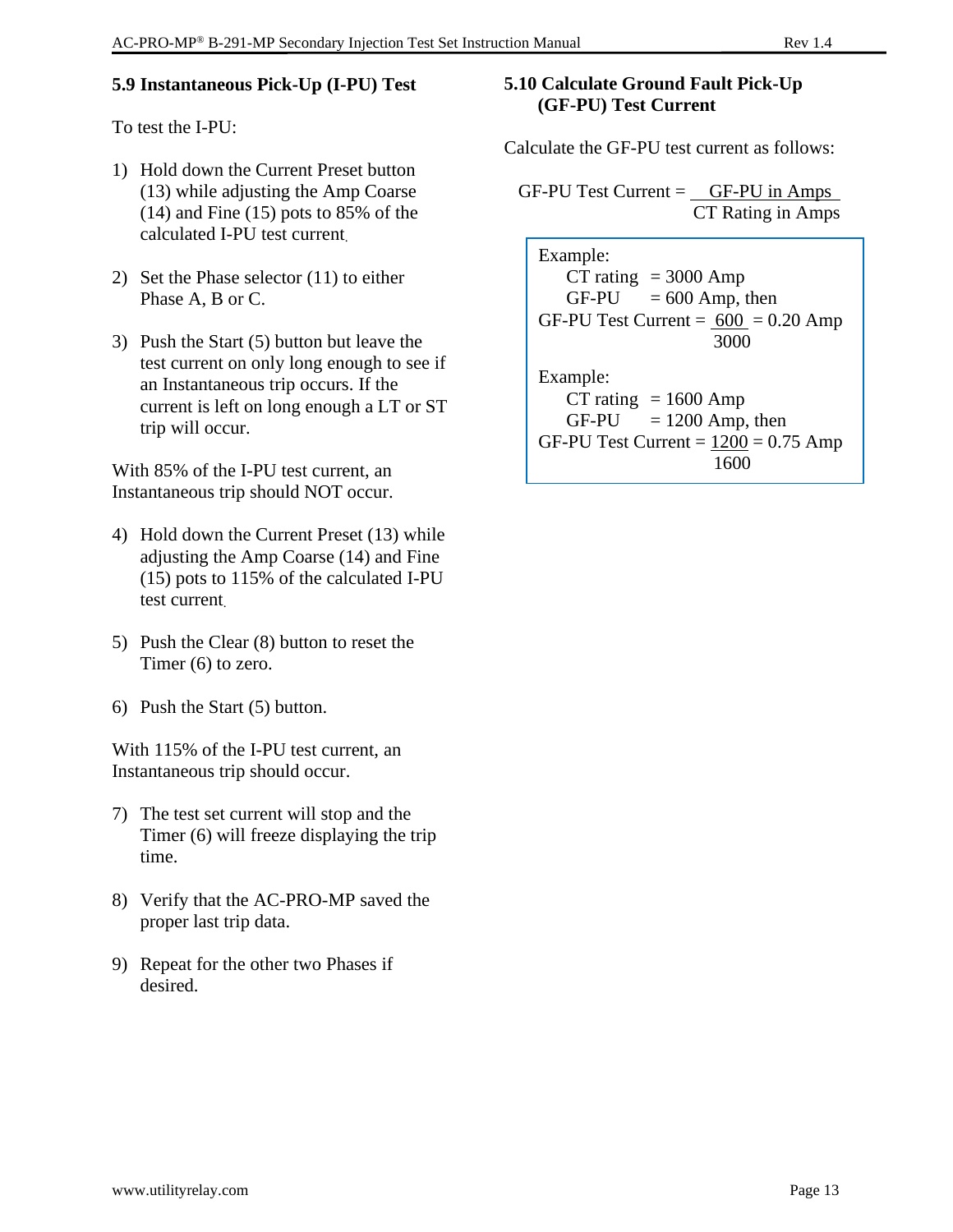# **5.11 Ground Fault Pick-Up (GF-PU) Test**

1) Switch the selector switch (10) on the test set to the appropriate type of GF measurement used by this particular breaker:

Type "T" for residual GF Type "W" for Ground Return GF

# **NOTICE**

The GF "T" setting is for normal 3-Wire or 4-Wire residual GF.

The GF "W" setting is for source ground return GF where a "ground return" CT is installed.

The "W" source ground return GF is usually used on main and tie breakers in double ended subs.

- 2) Hold down the Current Preset button (13) while adjusting the Amp Coarse (14) and Fine (15) pots to 85% of the calculated GF-PU test current.
- 3) Set the Phase selector (11) to the "GF" position.
- 4) Push the Start (5) button but leave the test current on only long enough to see if a GF trip occurs.

With 85% of the GF-PU test current, a GF trip should NOT occur.

- 5) Hold down the Current Preset (13) while adjusting the Amp Coarse (14) and Fine (15) pots to 115% of the calculated GF-PU test current.
- 6) Push the Clear (8) button to reset the Timer (6) to zero.
- 7) Push the Start (5) button.

With 115% of the GF-PU test current, a GF trip should occur.

- 8) The test set current will stop and the Timer (6) will freeze displaying the trip time.
- 9) Verify that the AC-PRO-MP saved the proper last trip data.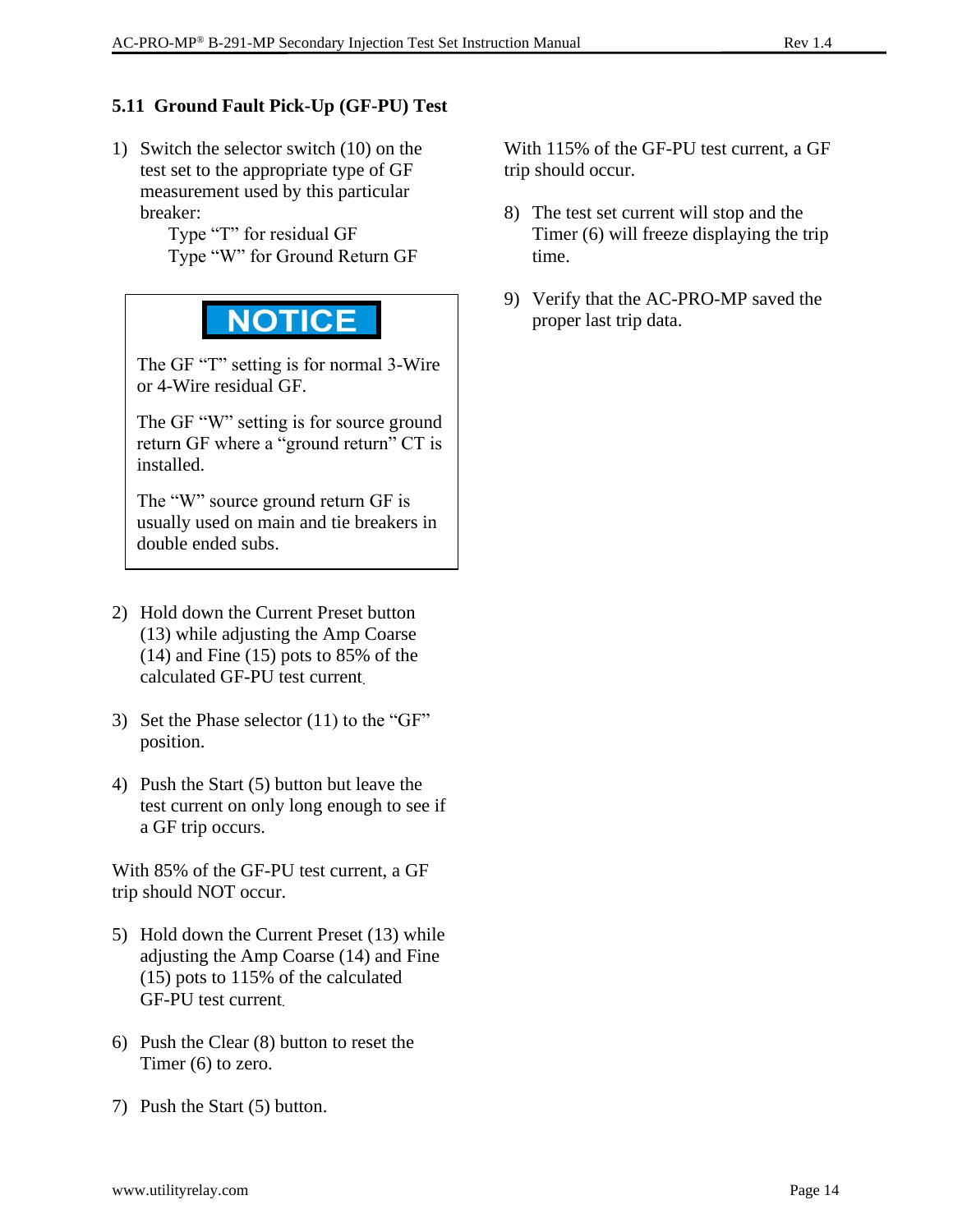#### **5.12 Ground Fault Delay (GF-D) Test**

To test the GF delay trip time:

1) The first step is to select a test value. For example, 150% of the GF-PU. The desired test current is then 1.5 times GF-PU test current.



To accurately test the GF delay, the test value must be at least 115% of the GF-PU test current.

- 2) Hold down the Current Preset (13) while adjusting the Amp Coarse (14) and Fine (15) pots until the Current (12) display shows the test value calculated in step 1.
- 3) Set the Phase selector (11) to GF.
- 4) Push the Clear (8) button to reset the Timer (6) to zero.
- 5) Push the Start (5) button.
- 6) When the AC-PRO-MP trips, the test set current will stop and the Timer (6) will freeze displaying the trip time.
- 7) Using the GF Time-Current-Curve, verify that the trip time is within the time band limits.
- 8) Verify that the AC-PRO-MP saved the proper last trip data.

**6.0 Quick-Trip® Testing**

#### **6.1 Calculate Quick-Trip® Instantaneous Pick-Up (QT-I-PU) Test Current**

Calculate the QT-I-PU test current as follows:

 $QT-I-PU Test Current =  $QT-I-PU$  in Amps$ CT Rating in Amps

Example: CT rating  $= 3000$  Amp  $QT-I-PU = 18,000$  Amp, then  $QT-I-PU Test Current =  $18,000 = 6.00$  Amp$  3000 Example: CT rating  $= 1600$  Amp  $QT-I-PU = 7200$  Amp, then QT-I-PU Test Current  $= 7200 = 4.50$  Amp 1600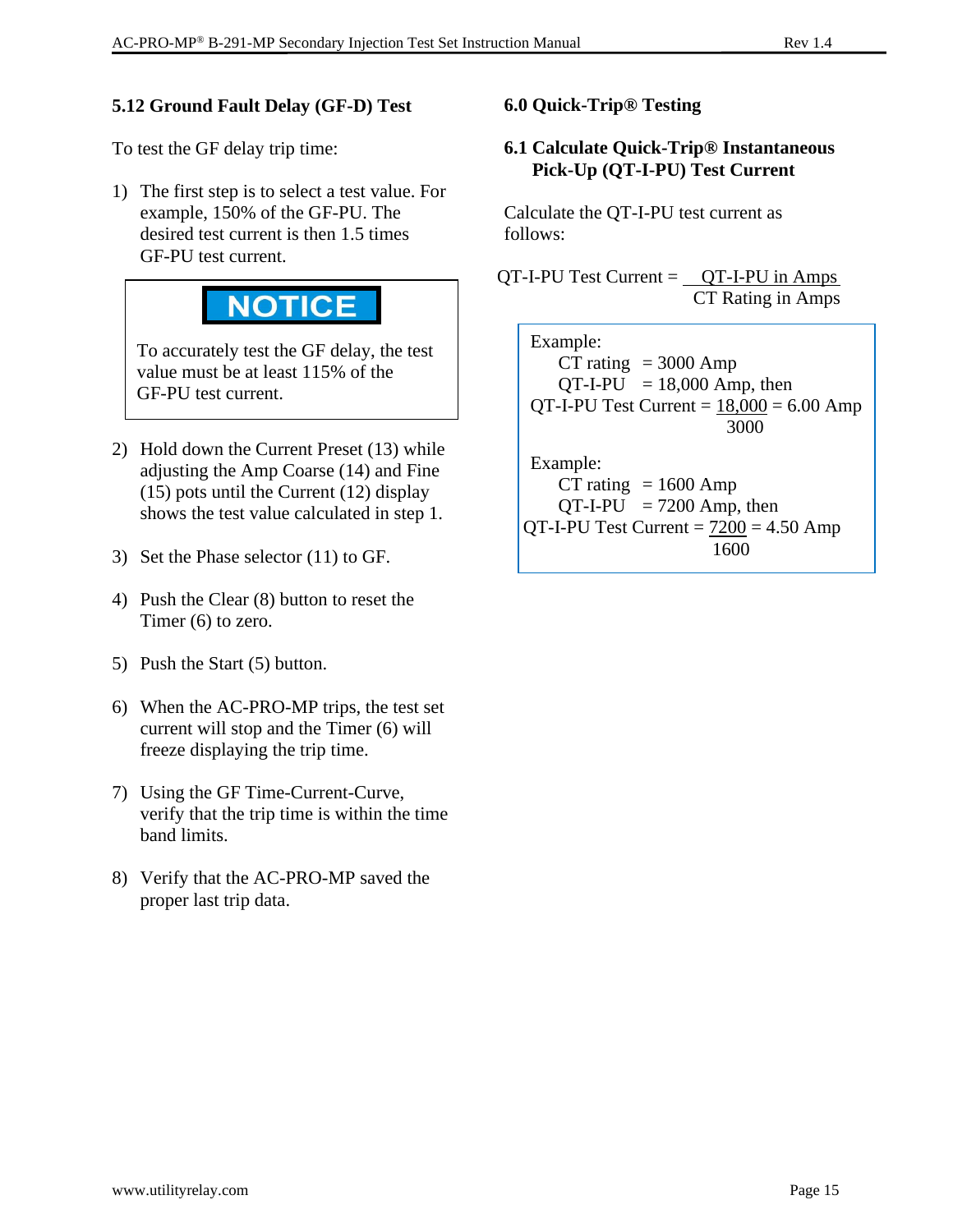#### **6.2 Instantaneous Pick-Up (QT-I-PU) Test**

To test the QT-I-PU:

- 1) Move the Quick-Trip selector switch on the AC-PRO-MP to Quick-Trip ON.
- 2) Hold down the Current Preset button (13) while adjusting the Amp Coarse (14) and Fine (15) pots to 85% of the calculated QT-I-PU test current.
- 3) Set the Phase selector (11) to either Phase A, B or C.
- 4) Push the Start (5) button but leave the test current on only long enough to see if a QT-I trip occurs. If the current is left on long enough a LT or ST trip will occur.

With 85% of the QT-I-PU test current, a QT-I trip should NOT occur.

- 5) Hold down the Current Preset (13) while adjusting the Amp Coarse (14) and Fine (15) pots to 115% of the calculated QT-I-PU test current.
- 6) Push the Clear (8) button to reset the Timer (6) to zero.
- 7) Push the Start (5) button.

With 115% of the QT-I-PU test current, a QT-I trip should occur.

- 8) The test set current will stop and the Timer (6) will freeze displaying the trip time.
- 9) Verify that the AC-PRO-MP saved the proper last trip data.
- 10) Repeat for the other two Phases if desired.

# **6.3 Calculate Quick-Trip® Ground Fault Pick-Up (QT-GF-PU) Test Current**

Calculate the QT-GF-PU test current as follows:

 $QT-GF-PU$  Test Current =  $QT-GF$  in Amps CT Rating in Amps

| Example:<br>CT rating $= 3000$ Amp<br>$QT-GF = 800$ Amps, then<br>QT-GF-PU Test Current = $800 = 0.27$ Amp<br>3000 |
|--------------------------------------------------------------------------------------------------------------------|
| Example:<br>CT rating $= 1600$ Amp<br>$QT-GF = 480$ Amps, then<br>$QT-GF-PU$ Test Current = $480 = 0.30$ Amp       |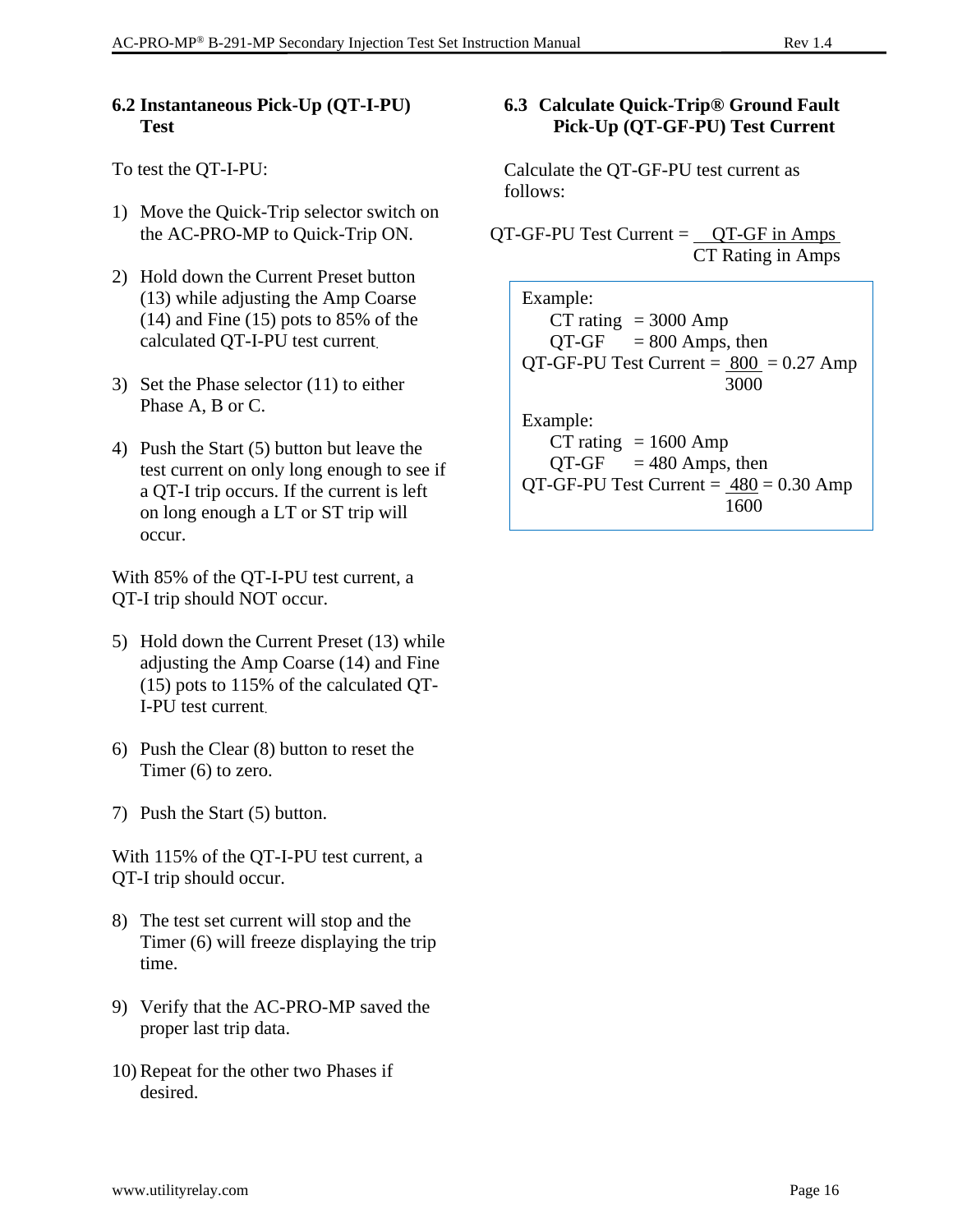### **6.4 Quick-Trip® Ground Fault Pick-Up (QT-GF-PU) Test**

1) Switch the selector switch (10) on the test set to the appropriate type of GF measurement used by this particular breaker:

> Type "T" for residual GF Type "W" for Ground Return GF

2) Move the Quick-Trip selector switch on the AC-PRO-MP to Quick-Trip ON.

# **NOTICE**

The GF "T" setting is for normal 3-Wire or 4-Wire residual GF.

The GF "W" setting is for source ground return GF where a "ground return" CT is installed.

The "W" source ground return GF is usually used on main and tie breakers in double ended subs.

- 3) Hold down the Current Preset button (13) while adjusting the Amp Coarse  $(14)$  and Fine  $(15)$  pots to 85% of the calculated QT-GF-PU test current.
- 4) Set the Phase selector (11) to the "GF" position.
- 5) Push the Start (5) button but leave the test current on only long enough to see if a QT-GF trip occurs.

With 85% of the QT-GF-PU test current, a QT-GF trip should NOT occur.

6) Hold down the Current Preset (13) while adjusting the Amp Coarse (14) and Fine (15) pots to 115% of the calculated QT-GF-PU test current.

- 7) Push the Clear (8) button to reset the Timer (6) to zero.
- 8) Push the Start (5) button.

With 115% of the QT-GF-PU test current, a QT-GF trip should occur.

- 9) The test set current will stop and the Timer (6) will freeze displaying the trip time.
- 10) Verify that the AC-PRO-MP saved the proper last trip data.

# **7.0 Error/Fault Conditions**

# **7.1 Current Error**

The test set monitors the current level while a test is in progress. Should the current level be outside of the expected range, a current error will occur and the test set will stop current flow and display "Current Error".

The most likely causes for a "Current Error" are:

- 1) The trip unit is not powered up.
- 2) There are loose connections in the test cable.

After correcting the problem, push the Clear (8) button to clear the current error. After this, normal operation on the test set should be restored.

#### **7.2 Thermal Limit**

As a protective feature, the test set will stop delivering current and display a "Thermal Limit" message if high levels of test current remain for a prolonged time period. The timeout for the thermal limit shutdown begins when any test current exceeds eight amps.

If a thermal limit occurs it must be cleared by pressing the Clear (8) button. The test set will not allow a test to be restarted for about five seconds. Before restarting the test, verify that there are no loose connections.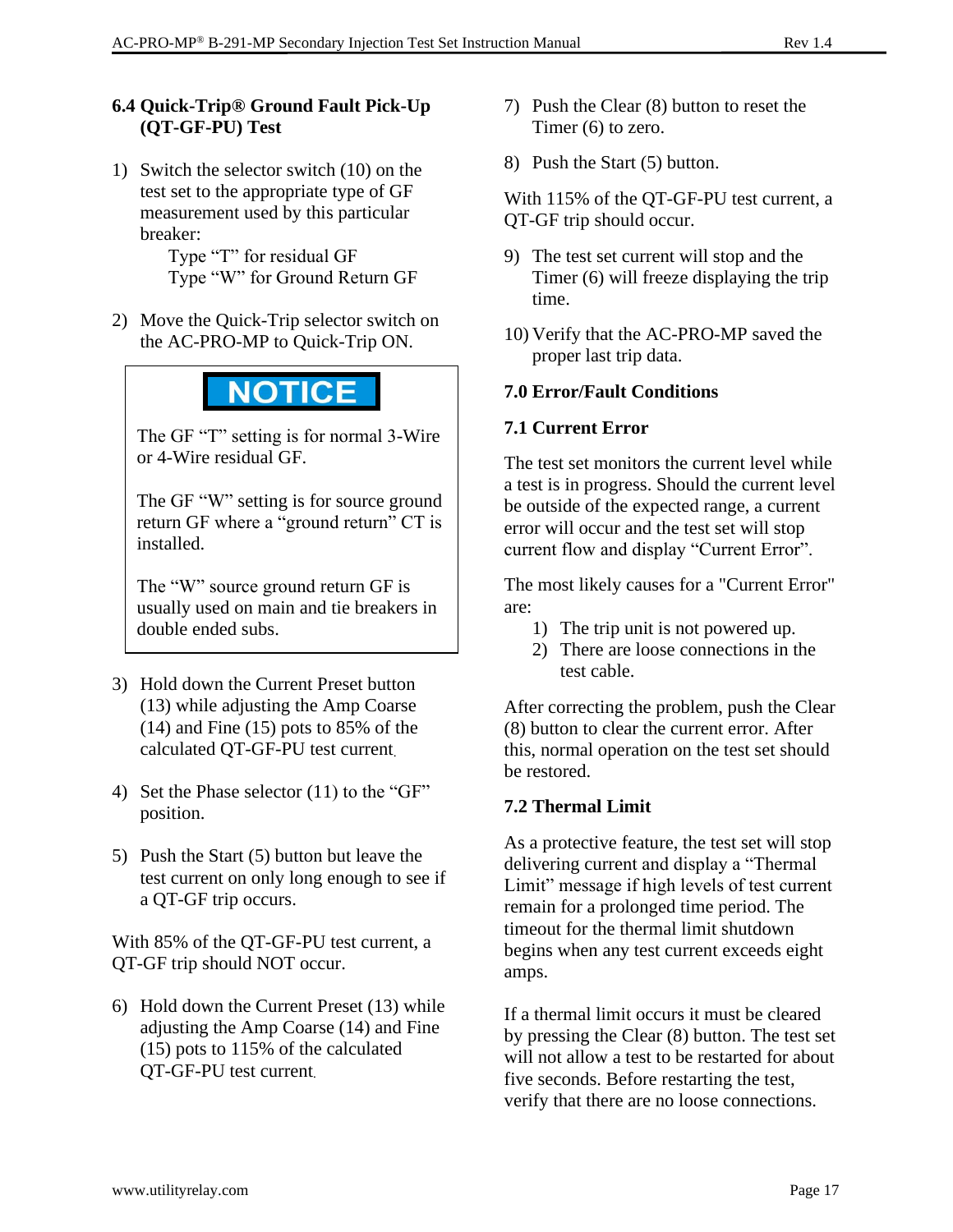

**Figure 5 AC-PRO-MP STR-18M Time-Current-Curve**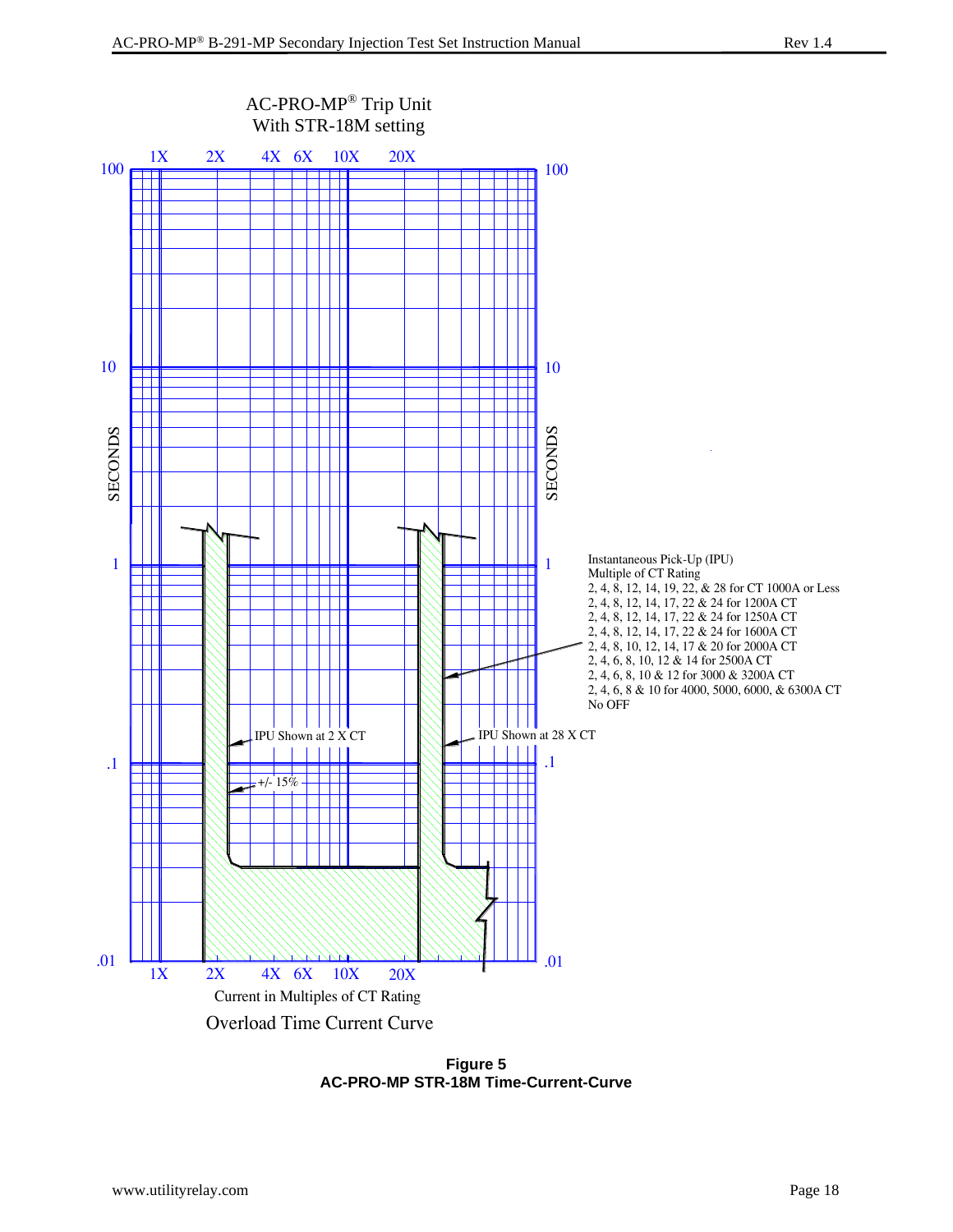

#### **Figure 6 AC-PRO-MP STR-28D Time-Current-Curve**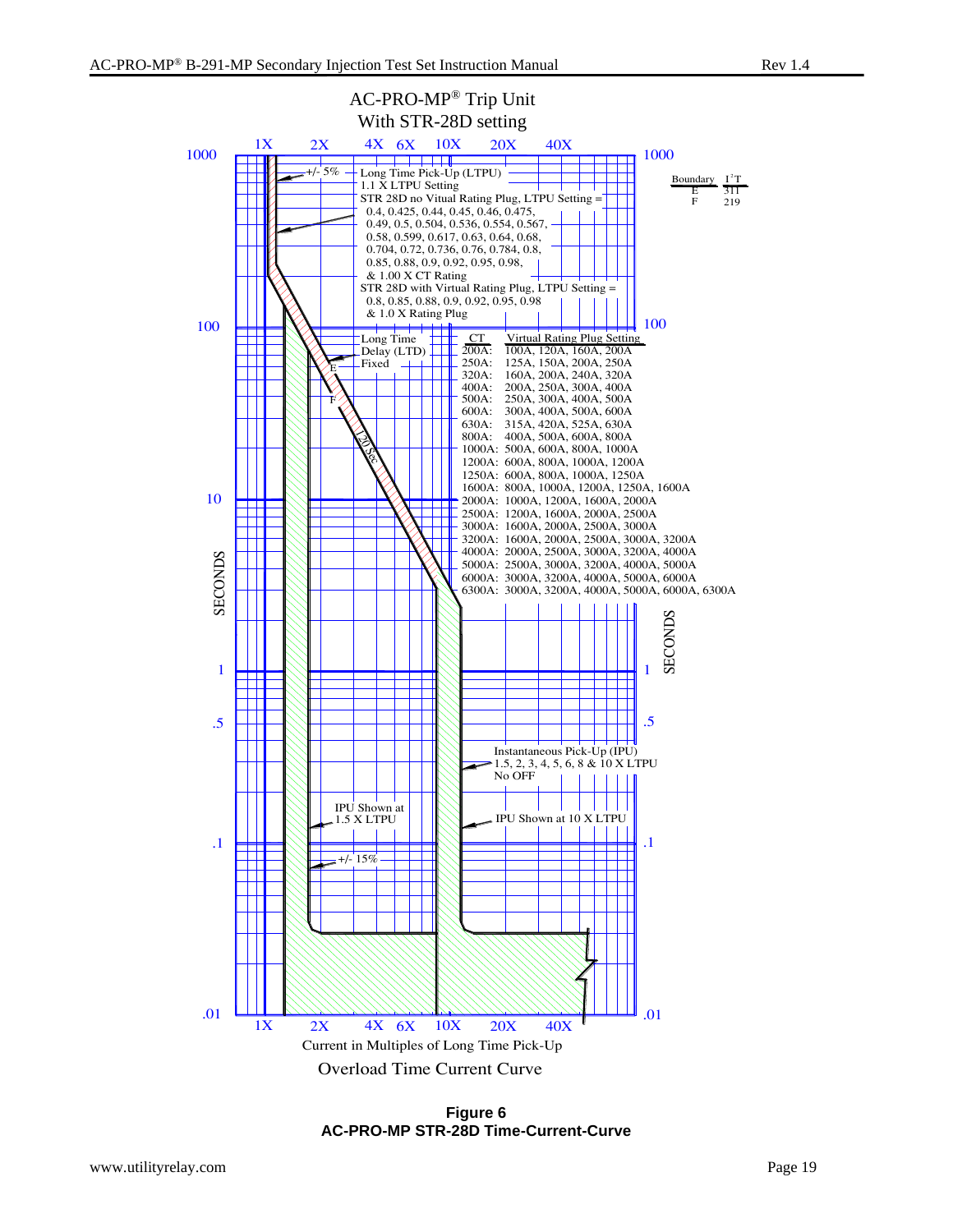

Overload Time Current Curve

**Figure 7 AC-PRO-MP STR-38S Time-Current-Curve**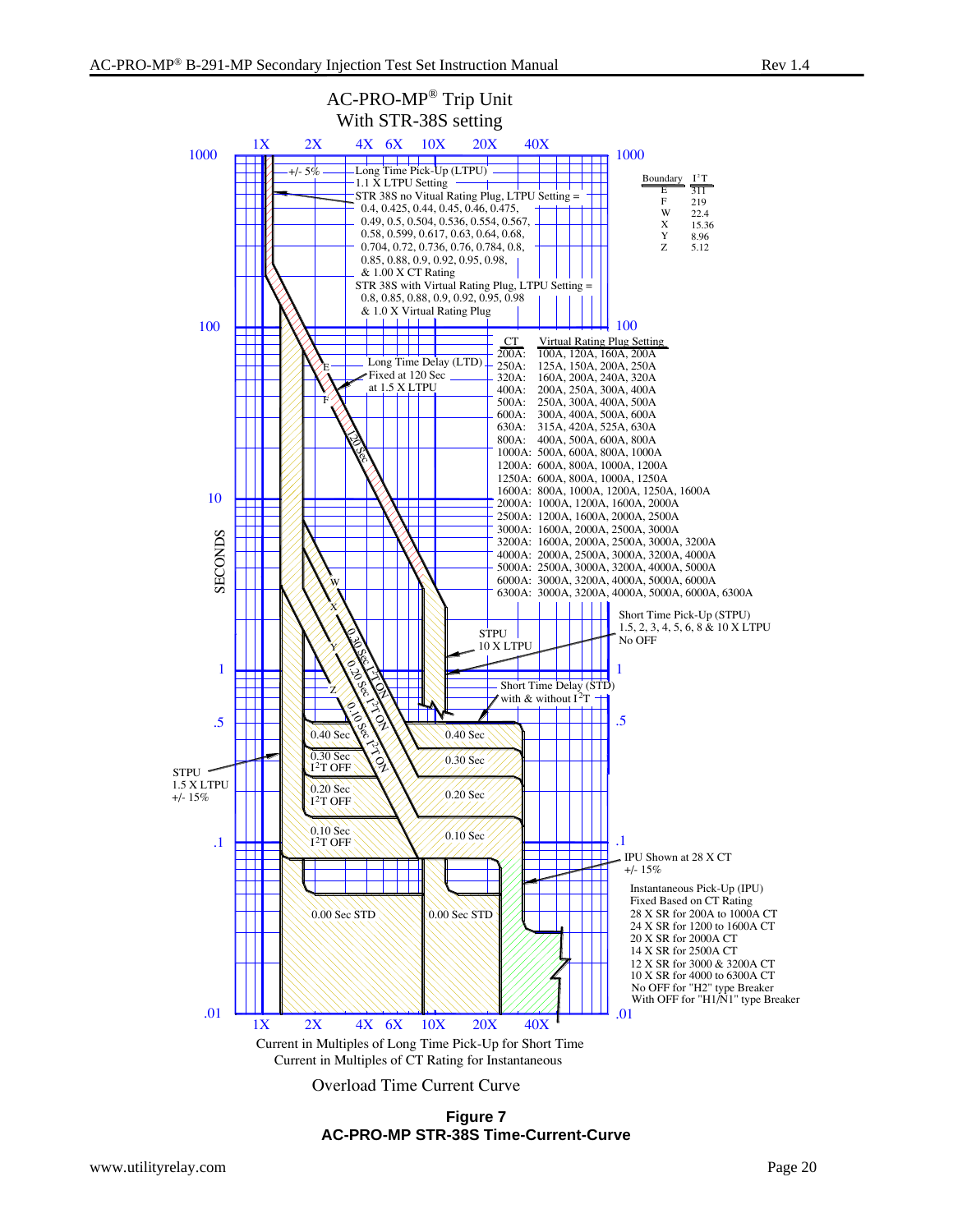

Overload Time Current Curve

**Figure 8 AC-PRO-MP STR-58U Time-Current-Curve**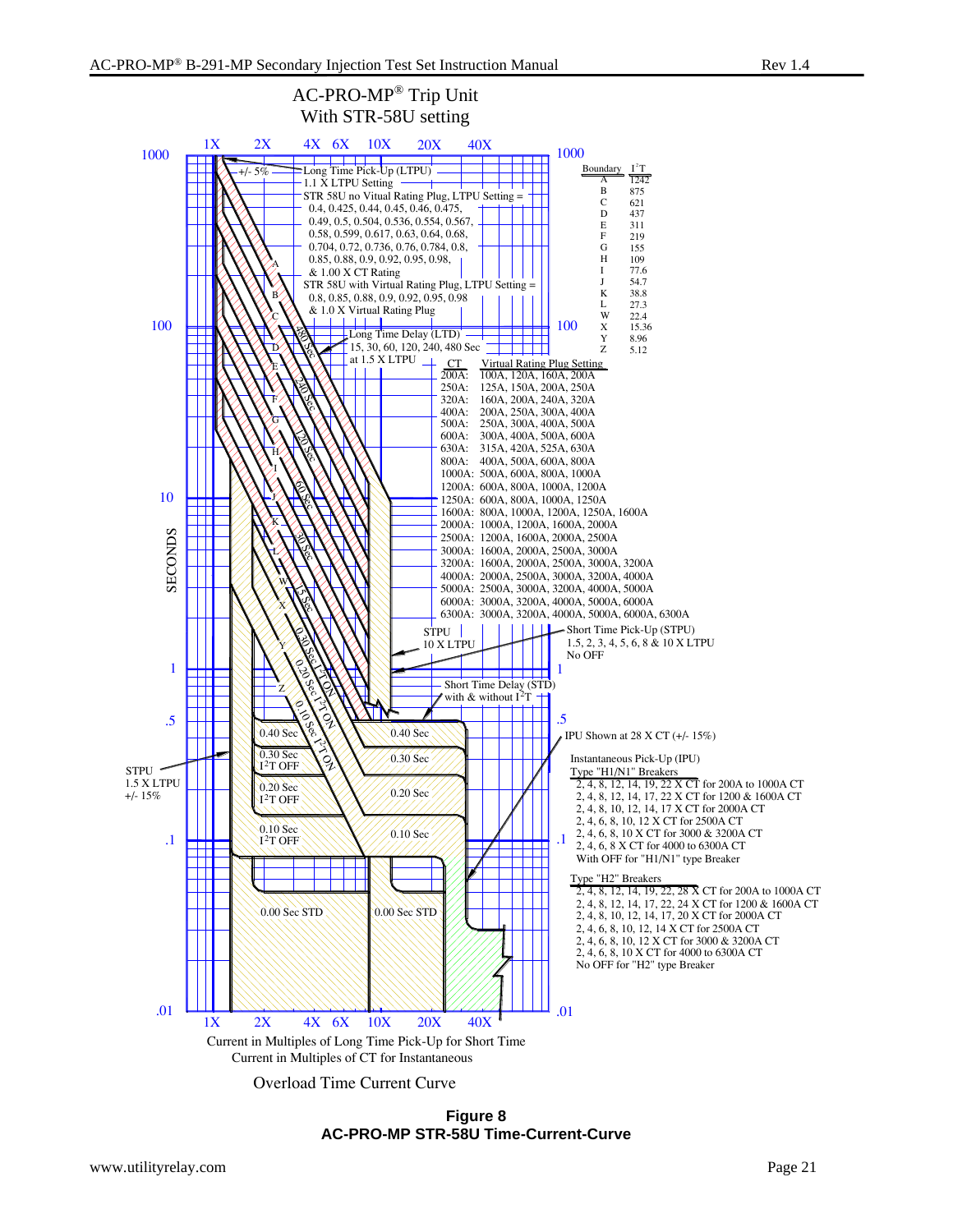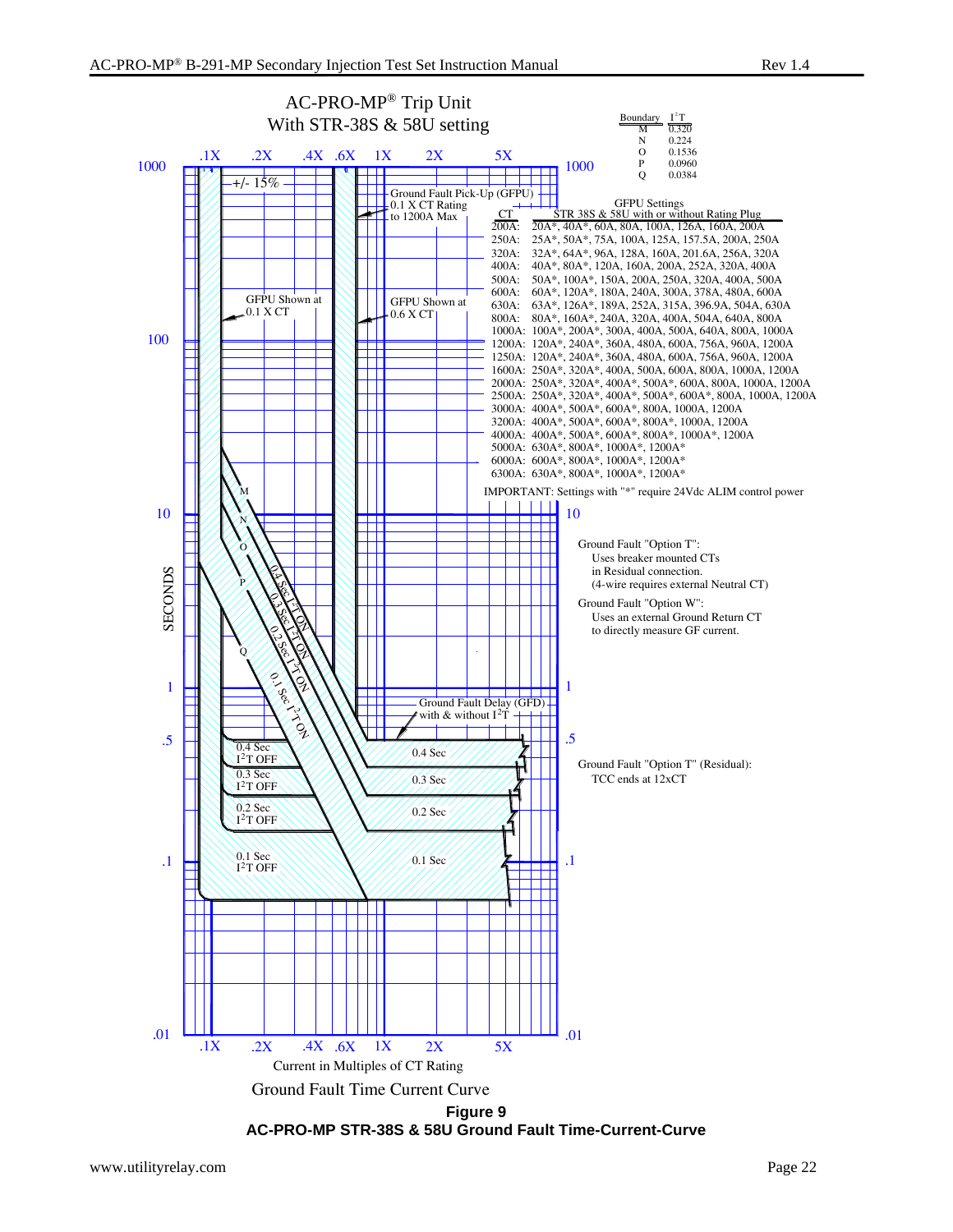

**Figure 10 AC-PRO-MP STR-58U Load Monitoring Time-Current-Curve**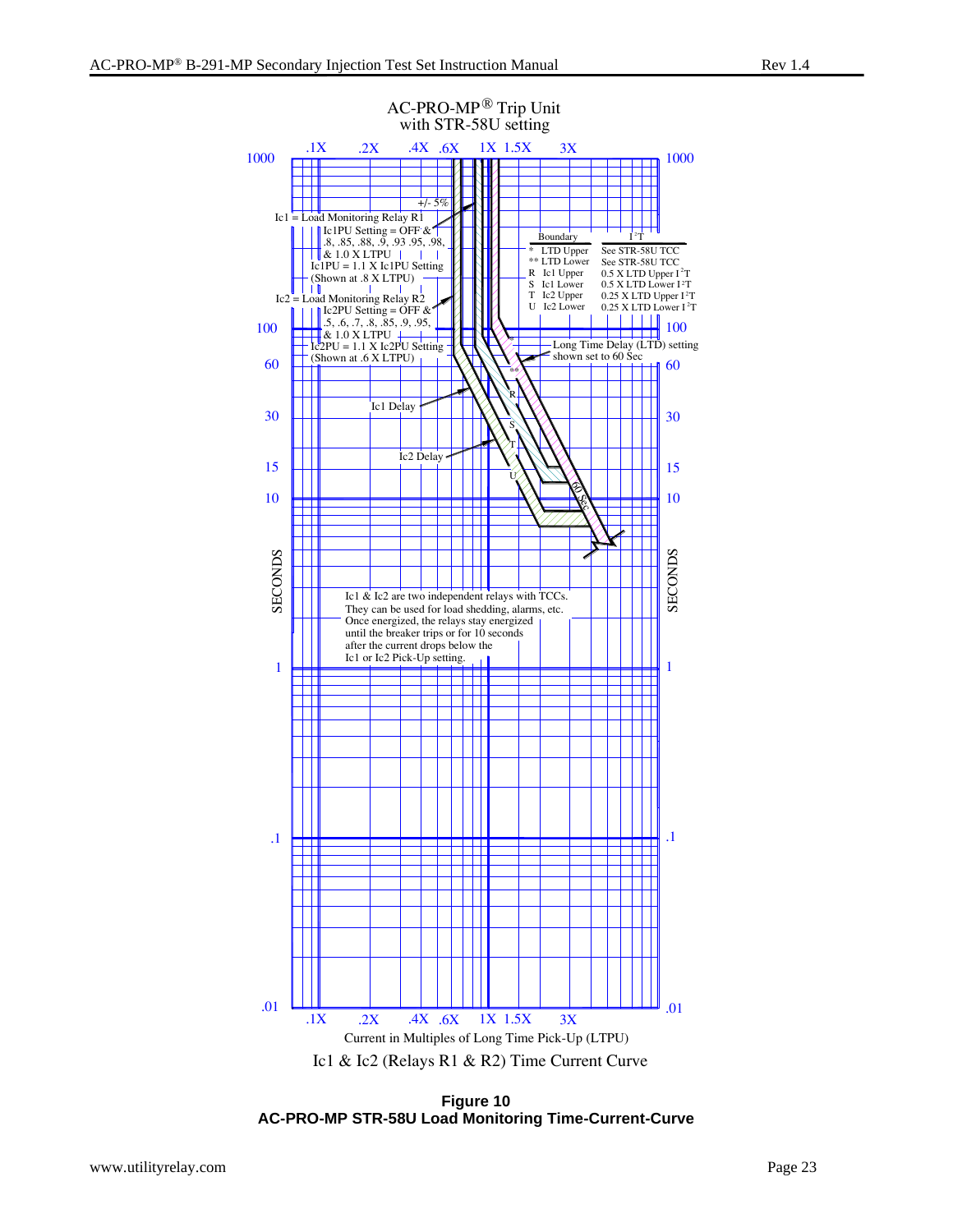

**Figure 11 AC-PRO-MP Quick-Trip® Instantaneous Time-Current-Curve**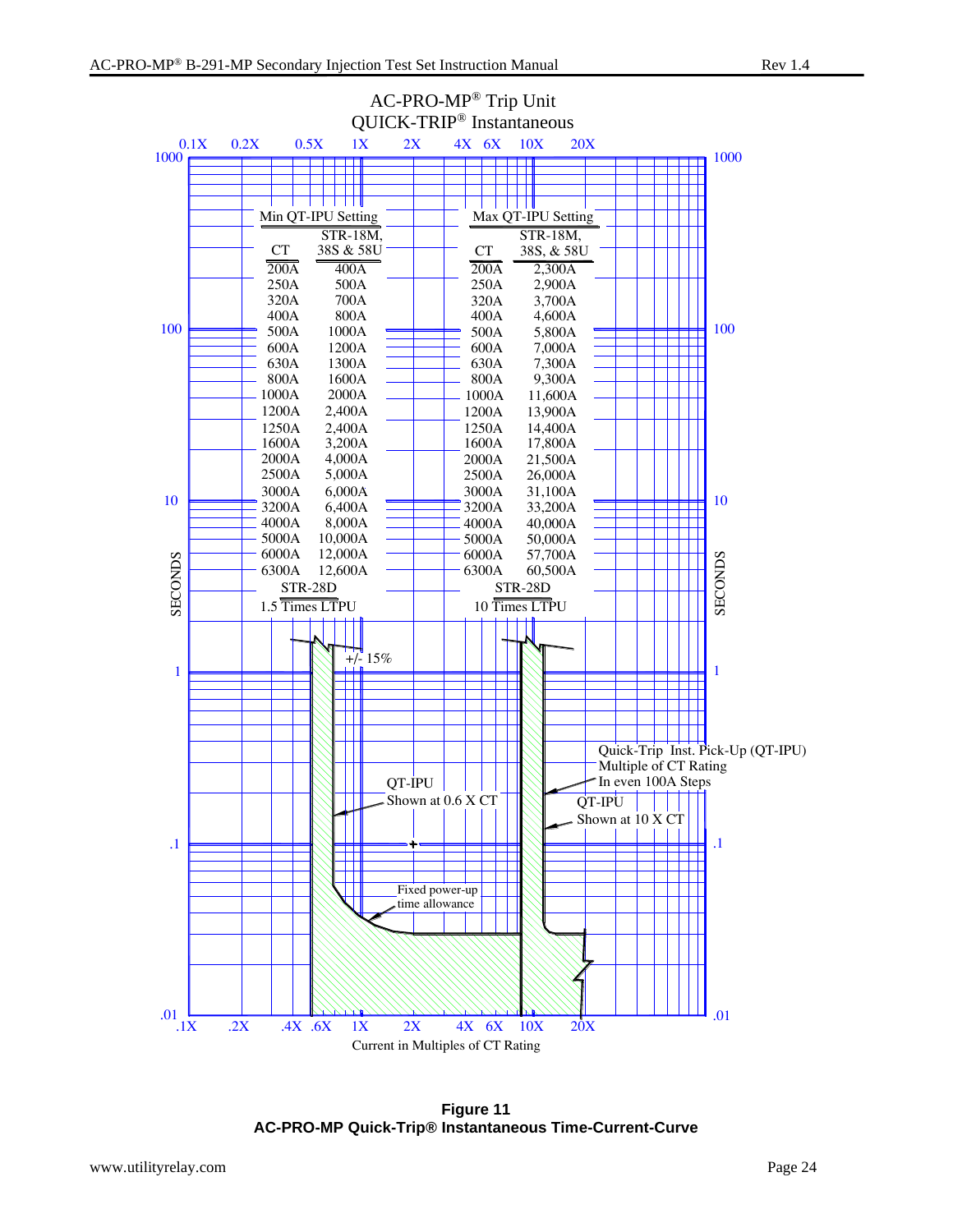

**Figure 12 AC-PRO-MP Quick-Trip® Ground Fault Time-Current-Curve**